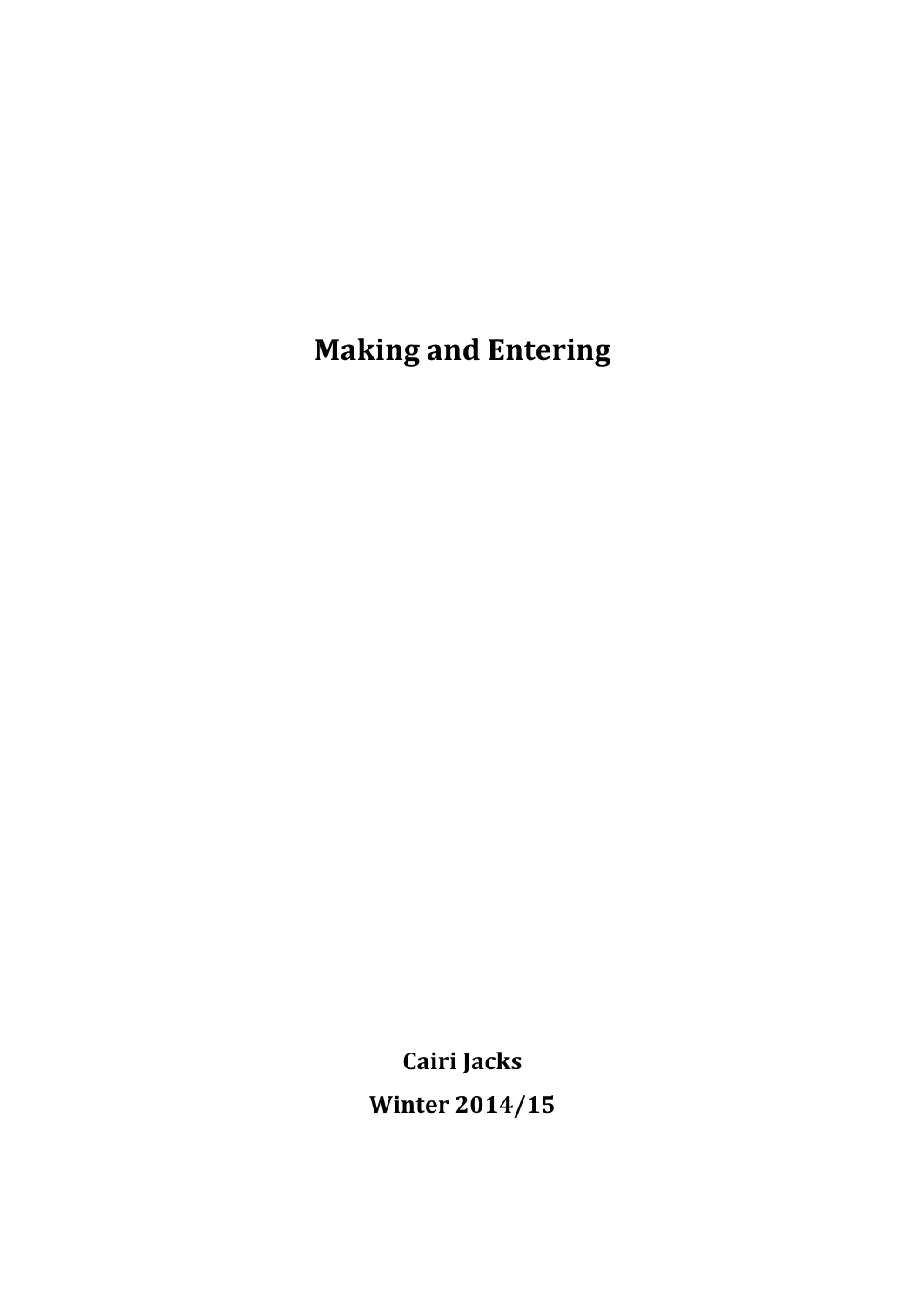### **Introduction**

In this dissertation I will firstly explore the potential for art to provide liminal experiences that allow for transformation to take place in the viewer/participant, and secondly to examine the artists role in catalysing these experiences.

In understanding our alienation from nature and from our natural being, I propose here that art has the potential to challenge these boundaries and the established nature/culture dualism, and to provide individuals with a way of finding transformed meaning.

To this end, I will look specifically at works that deal with the natural world, are made from natural materials and are often situated outside. My research has been inspired by Meredith Sabini's, '*The Earth Has a soul- C.G. Jung on Nature*, *Technology & Modern Life'*, which looks at society's disconnection from 'nature' both internal and external - and the increasing awareness of the negative effects of this disconnection on health and wellbeing, for individuals, society and nature itself.

Our changing understanding of the term nature, and what we consider natural, is in itself an indicator of our relationship nature. For example, we can consider society's changing acceptance of genetic modification. My own experience working with children and adults in the outdoors has taught me to understand the potentially transformative power of connecting with nature and leads me to consider the potential role of art in facilitating these experiences.

This dissertation draw from theorists and philosophers who have considered the body as an important tool in aesthetic appreciation and learning. I will also look at the work of anthropologists who have examined the liminal phase in transformation rituals, and where liminality can also be found in psychoanalysis. I draw parallels between the liminal phase in ritual and individuation, the power of the threshold experiences, and the transformative experiences of participating

1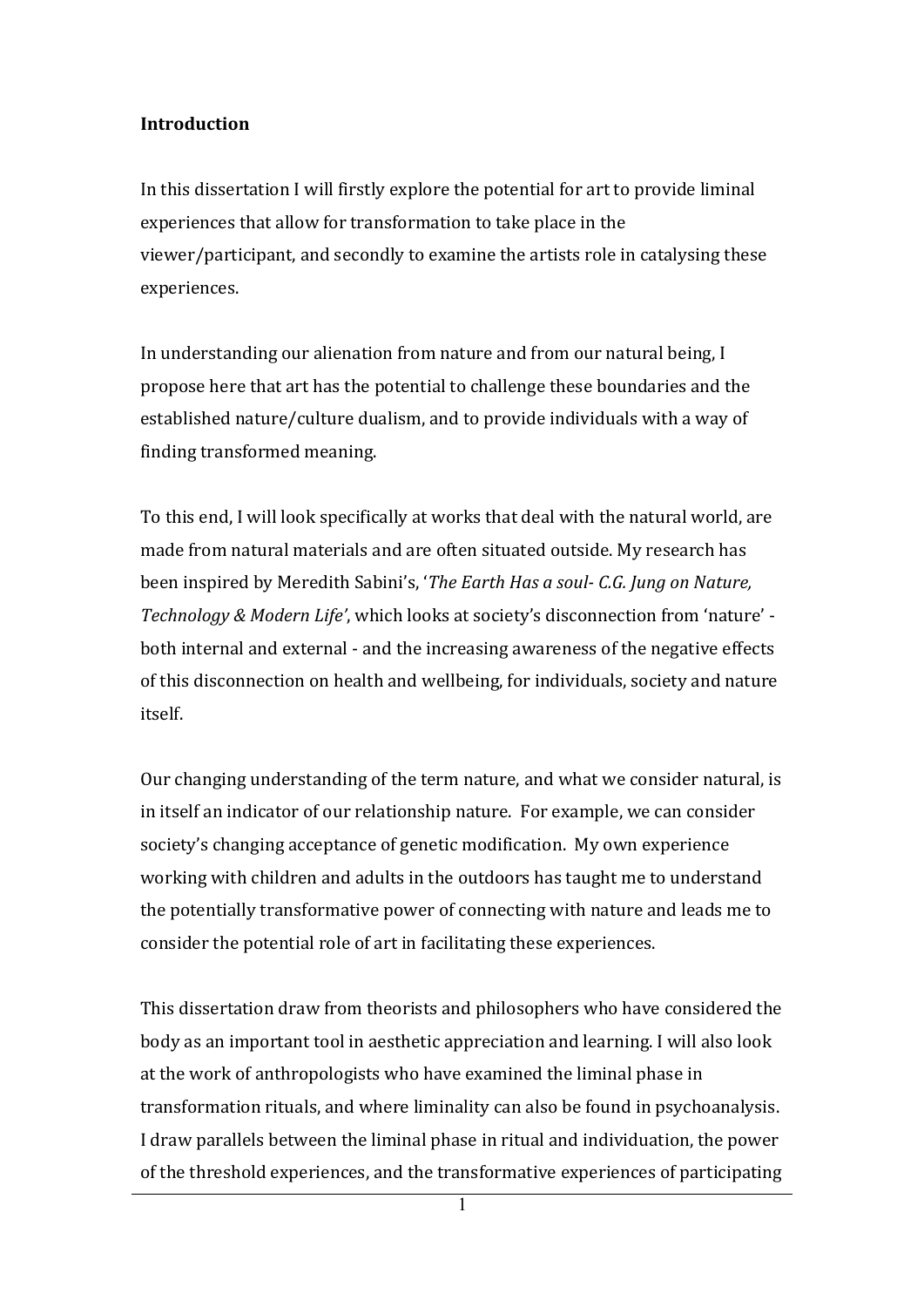bodily in certain artworks. I will look more closely at three art works that I believe are providing these experiences, and in the process, connecting people with nature. I will also explore the role of these artists in comparison to the trickster figures examined by Lewis Hyde in his book '*Trickster Makes This World: Mischief, Myth and Art'*, These figures are often seen as catalysts of liminal, and therefore transformative, experiences.

The word 'transformation' has different meanings in different contexts. In genetics, transformation refers to the alteration of cells resulting from an uptake and incorporation of genetic material from its surroundings. In biology, it is a physical growth or metamorphosis often accompanied by a change in environment or behaviour. A cultural metamorphosis is a dynamic process of adapting to external and internal forces. Spiritual transformation is usually characterised by a change of meaning systems, how a person defines themselves, understands their purpose and their idea of the sacred, or what is worthy of reverence.

### Context and historical background; how did nature become othered?

Before I examine how art can transform our ideas about nature, we must first explore the cultural and historical factors that led to nature being considered separate. The Romantic era in poetry and art was characterised by a yearning for nature and for individuality. This is often seen to have emerged in response to the tumult caused by the Industrial Revolution at the turn of the 19<sup>th</sup> century. During this period of great upheaval, there was a seismic shift in modes of production as industry moved from hand production to mechanised factory production. This resulted in an increasingly urbanised population and increased alienation from the rural environment. Such pastoral nostalgia is expressed by Constable in many of his famous paintings.

2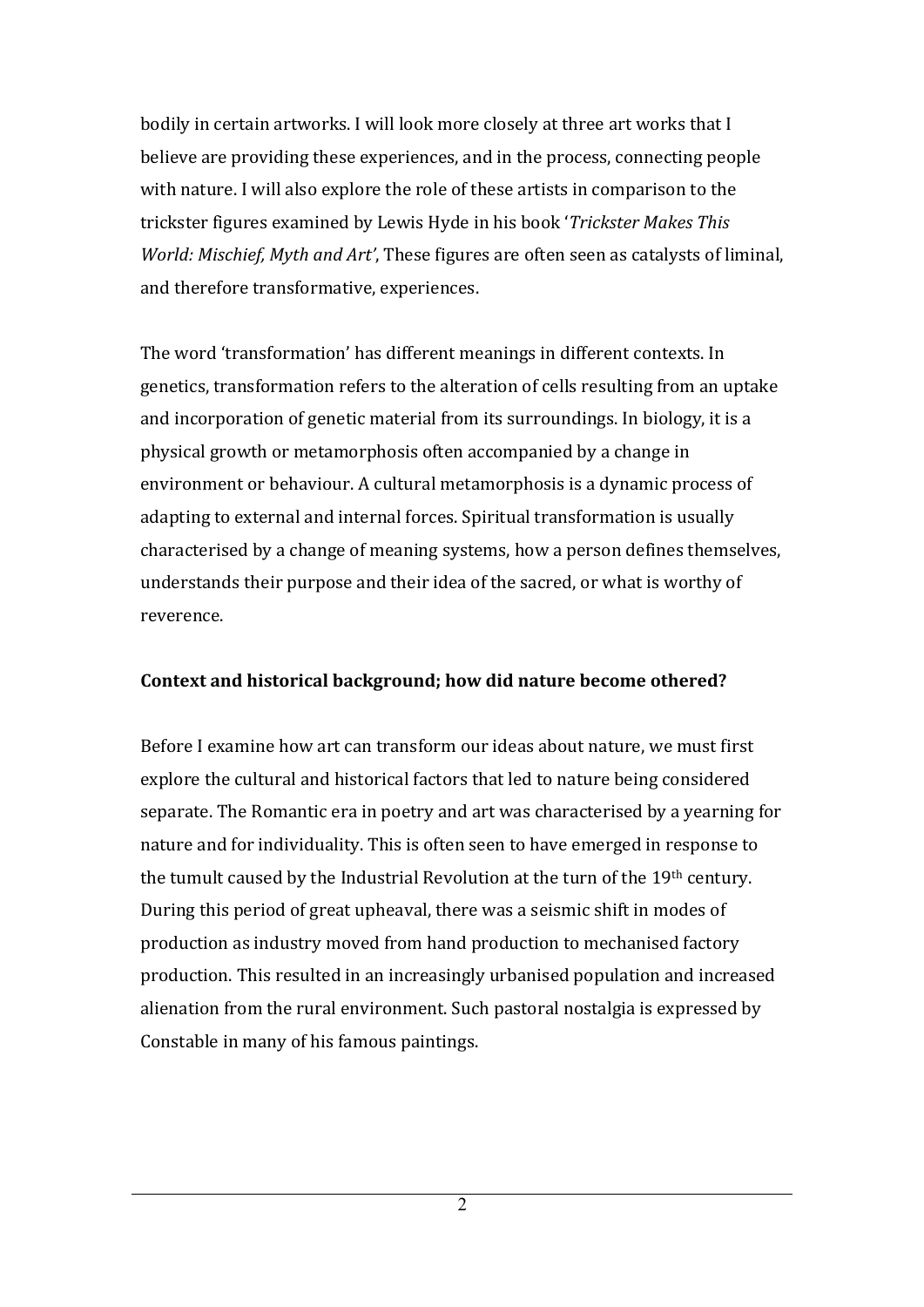

1. John Constable, The Cornfield, 1826 (National Gallery)

The Land Art movement of the 1960's was a reaction against the artificial aesthetic of American art during that period, and the disengagement of modernism from the social and political issues of the time. The Land Artists were protesting against the commercialisation of art and strove to make art outside of the art market, away from the gallery setting. In doing so artists engaged with the political activism of the decade. Art works were created in the natural environment and with natural materials that therefore changed and eroded over time. Robert Smithson's Spiral Jetty epitomises this movement.



2. Robert Smithson, Spiral Jetty, 1970, Utah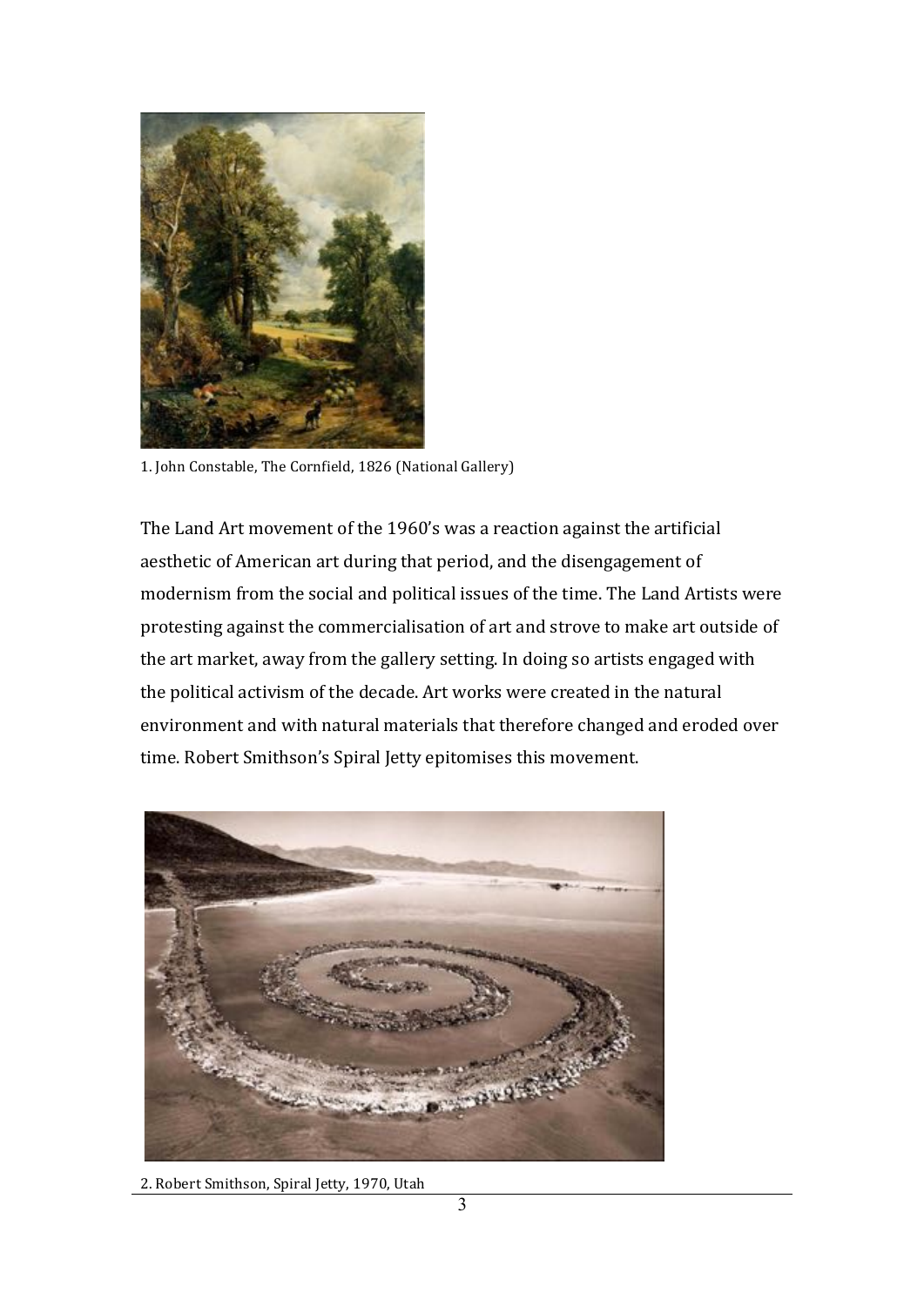The turn of the  $21^{st}$  century has seen another revolution in technology with the emergence of communication technologies and the internet galloping forwards at a rapid pace. This progress has lead to further alienation of humans from the natural environment and further, from direct physical interaction with each other. (Marx's Theory of Alienation). As we enter a new geological epoch, that of the Anthropocene - in which human activity is for the first time affecting the earth's atmosphere and ecological systems - we see also the emergence of new movements which respond directly to this alienation from, and sense of dominance over, the natural world. Post Humanism, Deep Ecology, psychology and environmental art are amongst many movements that revaluate our place in the natural system and attempting to find some reconciliation and reconnection with nature and ourselves as natural beings.

Much of western philosophy refers to nature as being 'other', separate from culture and from human beings. Part of this is a rhetorical problem – even the language we use serves to separate us from the natural. Even to speak of 'connecting' with nature implies that it is separate from us in the first place. As Susan Hiller notes; 'All known human societies seem to formulate ideas of the 'other' in order to define and legitimate their own social boundaries and individual identities.' (Hiller, 1991,  $p3$ ). This argument is supported by Catherin Bell's reading of anthropological philosopher Rene Girard. According to Girard,  $\ldots$  the group becomes conscious of itself as a group in relation to the sacrificed totem victim not by means of identification with it but by contrast to it as "other".'(Bell, 1997, p.16) 'The ritual sacrifice is the means by which the community deflects or transfers its own desire and violence on to another, someone who has been made into an outsider or an 'other'.' (Bell, 1997, p.16). I would argue that identifying nature as 'other', as though it were separate from us, has allowed us to do violence towards it, to feel that we were in control of our environment. In the process we have sacrificed it, and therefore ourselves.

The '*disconnect*' between humans and nature is explored by Bruno Latour in his Gaia lectures. He claims that we are no longer dominated by mighty nature, in

4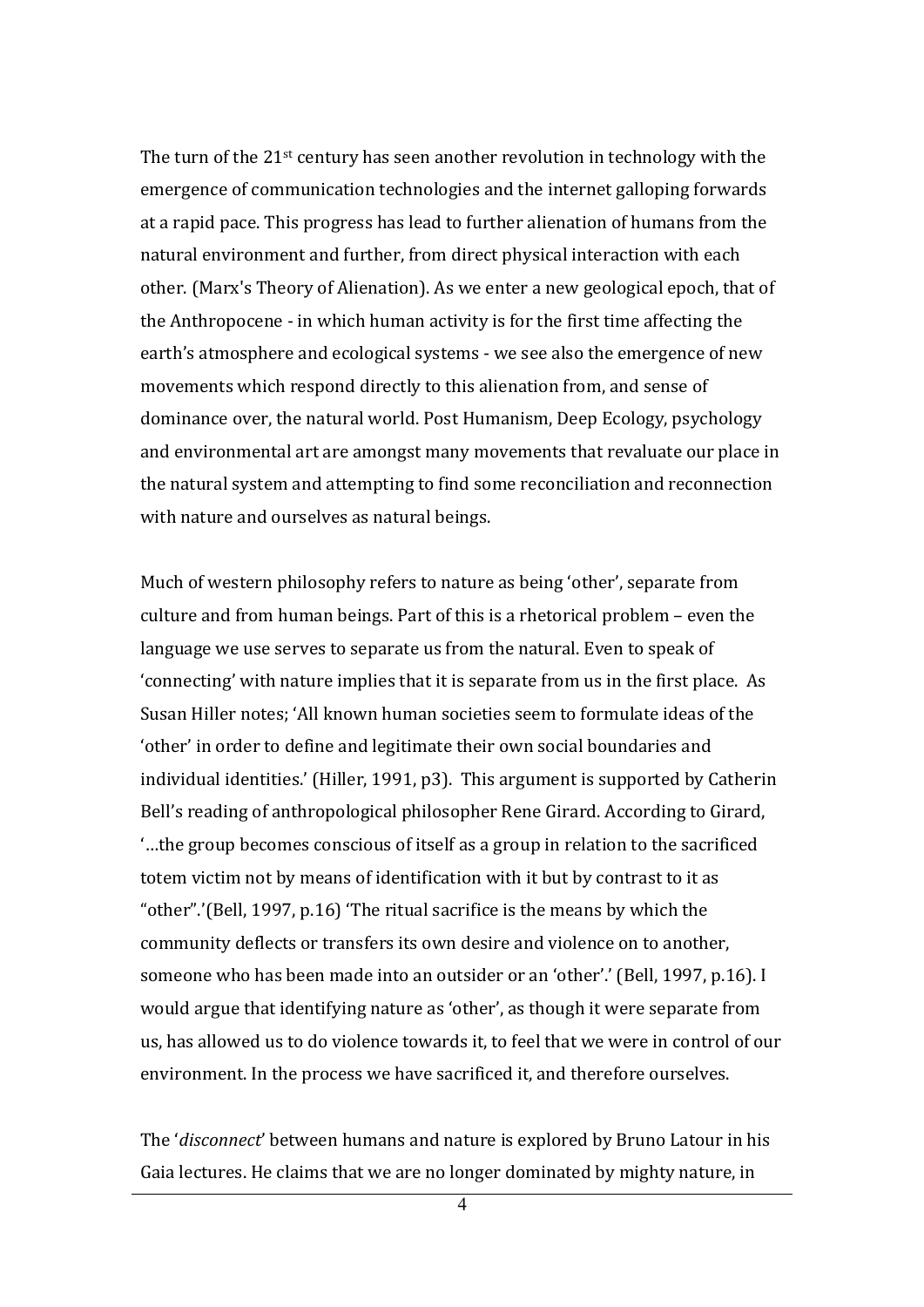the manner glamourised by the Romantics, but we have dominance over it, in that we now affect its very workings in the age of Anthropocene.<sup>1</sup> We have been changing the shape of the earth, at the same time the 'Earth has metamorphosed of late into something that James Lovelock has proposed to name Gaia. Gaia is the great Trickster of our present history.' (Latour, 2011, p.8) Lovelock's theory proposes Gaia (after the mythological mother goddess who both personified and gave birth to the earth), to be a series of complex, self-regulating systems that maintain conditions for life on planet earth. While we threaten to wipe her out, we must also support her as she both supports us and threatens to wipe us out.

The disconnect between the nature of the crisis and the 'set of emotions, habits of thoughts, and feelings' necessary to handle it, has rendered us ill equipped to deal with this state. We feel responsible, which leaves us with the problem of 'How to feel the sublime when guilt is gnawing at your guts?'(Latour, 2011, p.3) We need to feel that nature is sublime in order to be moved to care for it.

Latour argues that 'facing this new disconnect, there is no solution except to explore the disconnect' (Latour, 2011, p.5) He proposes to resurrect the term 'political arts' and to "train professional artists and scientists - social and natural— to the triple task of scientific, political and artistic representation' (Latour, 2011,  $p.11$ ) in order 'to close the gap' between our feelings about the challenges facing nature and the way we behave. I now continue to examine how artist can 'close the gap' identified by Latour through facilitating transformative experiences through their work.

<sup>&</sup>lt;sup>1</sup> 'What is so strange about this abysmal distance between our little selfish human worries and the great questions of ecology is that it's exactly what has been so *valorised* for so long in so many poems, sermons and edifying lectures about the *wonders of nature*.'( Latour, 2011, p. 2) When nature was a mighty, dominating force, the distance was sublime. Now that we have dominace over nature, the distance is 'abysmal' and lonely.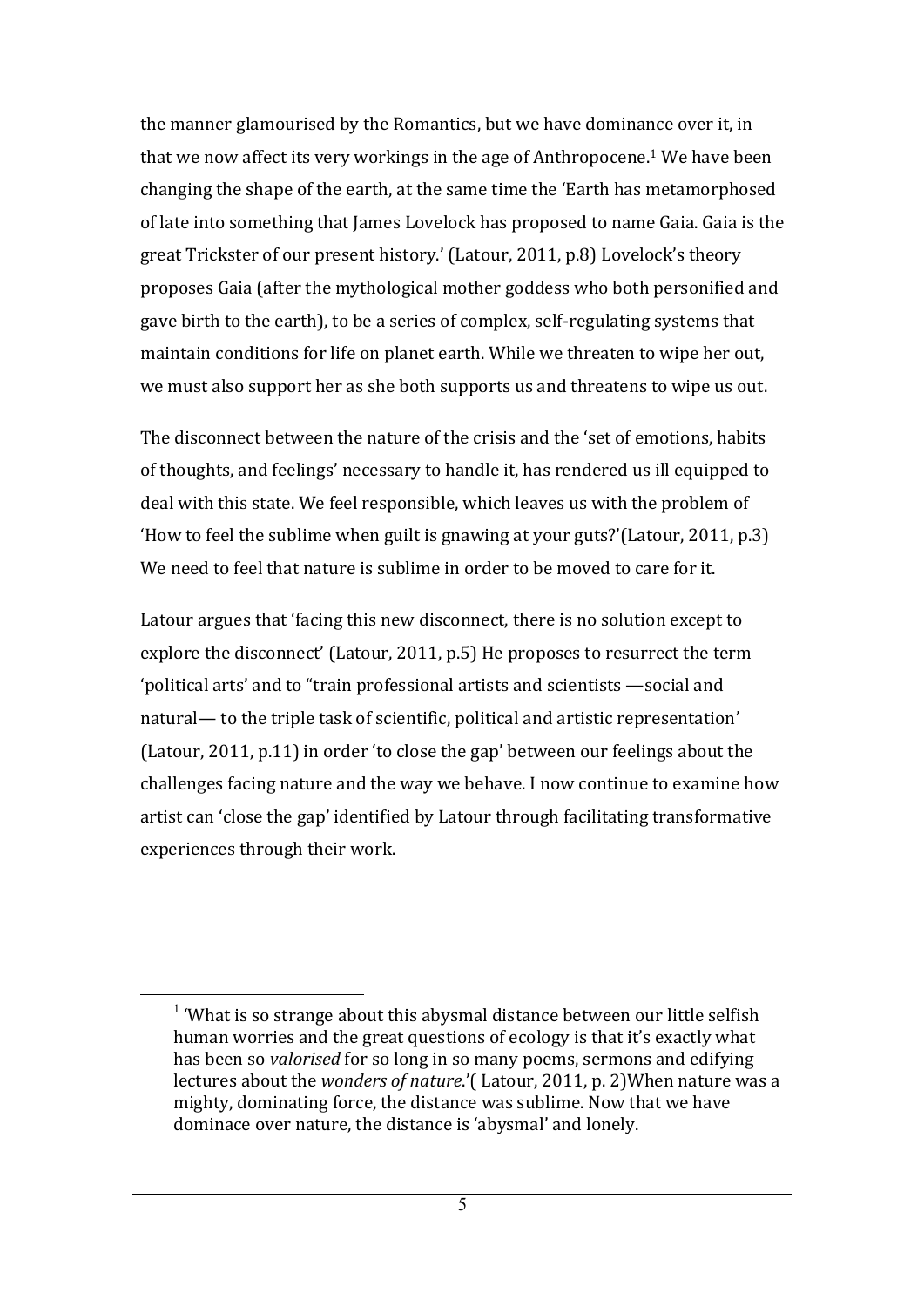# **The body as a tool for aesthetic appreciation, learning and transformation**

One of the tools artists use to affect powerful transformation is the physical experience of art. The philosophy of somaethetics explores the role of bodily experience in the aesthetic appreciation of art. The term was coined by the American philosopher Richard Shusterman, who argues that in the conversation about aesthetics, the body is often overlooked. Somaethetics brings together the study of the somatic - things relating to the human or animal body, as distinct from the mind or spirit, with the philosophy of aesthetics - the study of the perception of art, beauty and taste.

Shusterman has written extensively on philosopher, pragmatist and educational reformist John Dewey's ideas about aesthetics. Dewey was writing at the end of the 19<sup>th</sup> century and the beginning of the 20<sup>th</sup> Century. Of Dewey's book '*Art as Experience'*, Shusterman has written:

For Dewey all art is the product of interaction between the living organism and its environment, an undergoing and a doing, which involves a reorganisation of energies, actions, and materials. Though the fine arts have become increasingly more spiritualised, "the organic substratum remains as the quickening and deep foundation," the sustaining source of the emotional energies of the art which make it so enhancive to life (AE 30-31). (Shusterman*,* 2000, p.6)

Dewey laid great importance on the physical relationship of the viewer to the art object. Art is a form of self-expression for the artist but also a tool for communicating something with other human beings.

Dewey's writing on education further added to this conviction. He believed in experiential education and in hands on learning. This is apparent in Dewey's belief that, 'if knowledge comes from the impressions made upon us by natural objects, it is impossible to procure knowledge without the use of objects which

6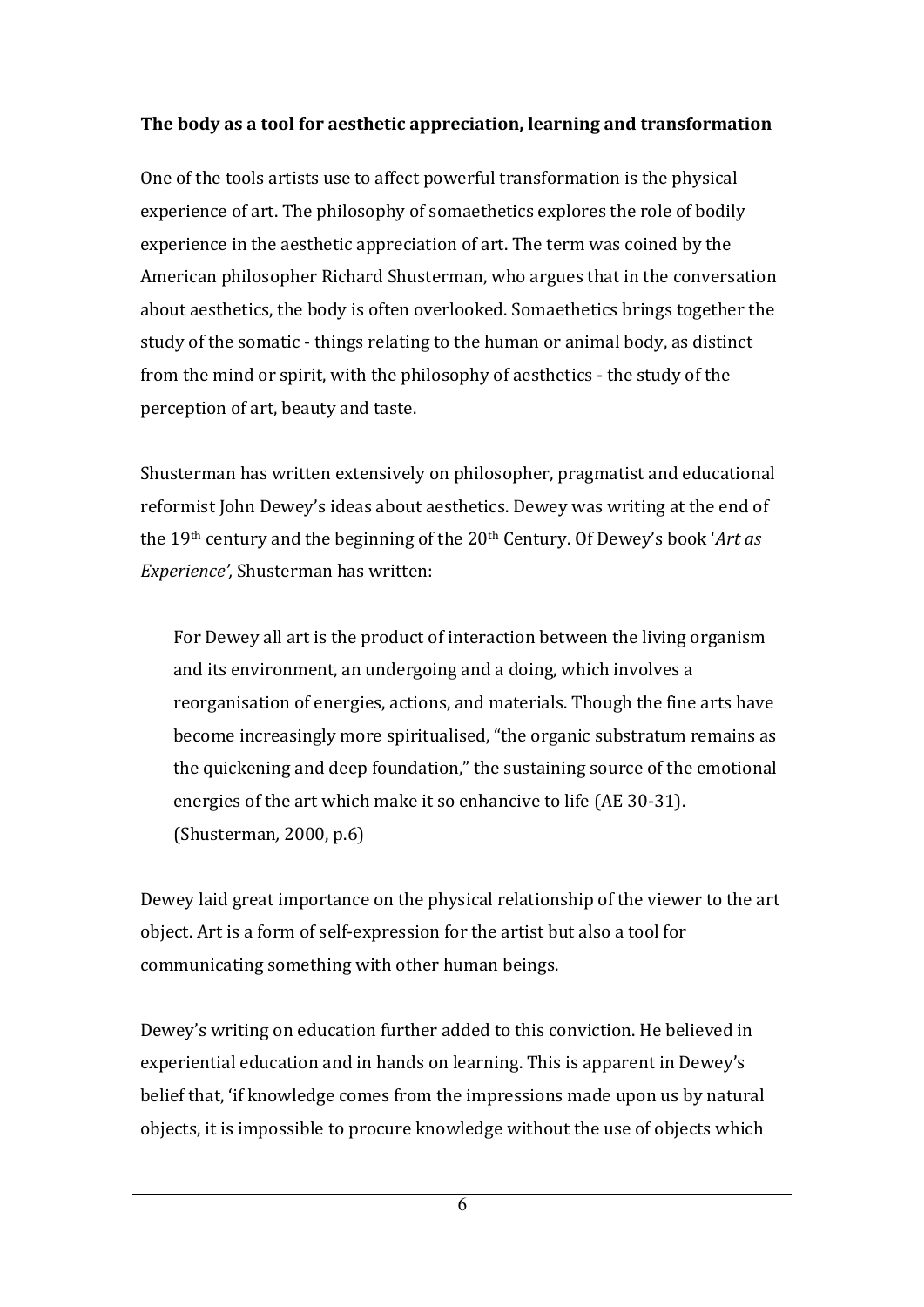impress the mind' (Dewey, 1916, pp.217-218)<sup>2</sup>. Dewey is also careful not to divide the human being into separate components, but was Hegelian in his belief in the interconnectedness of body, mind and spirit and his 'prizing' of the person as a whole. Philosophers and theorist have long held that the body is an important part of having aesthetic experience of art. I am particularly interested in this aspect of Dewey's work because it informs my own practice of inviting viewers to have a physical experience of nature. I am going to look at artists who have created physical experiences for the viewer.

### **Anthropology and Liminality- Ritual transformation**

In this section I will explore the role of liminality in rituals, and how the 'phases' of ritual reflect older myths, and have been used to describe the process of the individuation of the psyche. Ritual is one place that we find powerful transformation affected. I will draw parallels with transformation achieved through art.

In her book '*Ritual: Perspectives and Dimensions'*, Catherine Bell defines ritual thus: 'Traditionally, ritual has been distinguished from other modes of action by virtue of its supposed nonutilitarian and nonrational qualities.' In this context nonrational means a 'lack of any practical relationship between the means one chooses to achieve certain ends.'(Bell, 1997, p.46). "Ritual' is not an intrinsic, universal category or feature of human behaviour... it is a cultural and historical construct.' It is used to create and maintain religious, cultural and social structures by 'its ability to have people embody assumptions about their place in a larger order of things.'(Bell, 1997, p.0).

The importance of the liminal in ritual - understood as the space or threshold between one thing and another - was identified by French ethnographer Arnold van Gennep during the first half of the 20<sup>th</sup> century. In his book '*Rites De Passage'* he looks at the use of liminal experience in the rituals and ceremonies of transition. Van Gennep identified three stages in ritual. The first phase an initiate

<sup>&</sup>lt;sup>2</sup> In art, this could best be illustrated by haptic arts, which use touch to produce an aesthetic effect in the minds of the viewer/participant.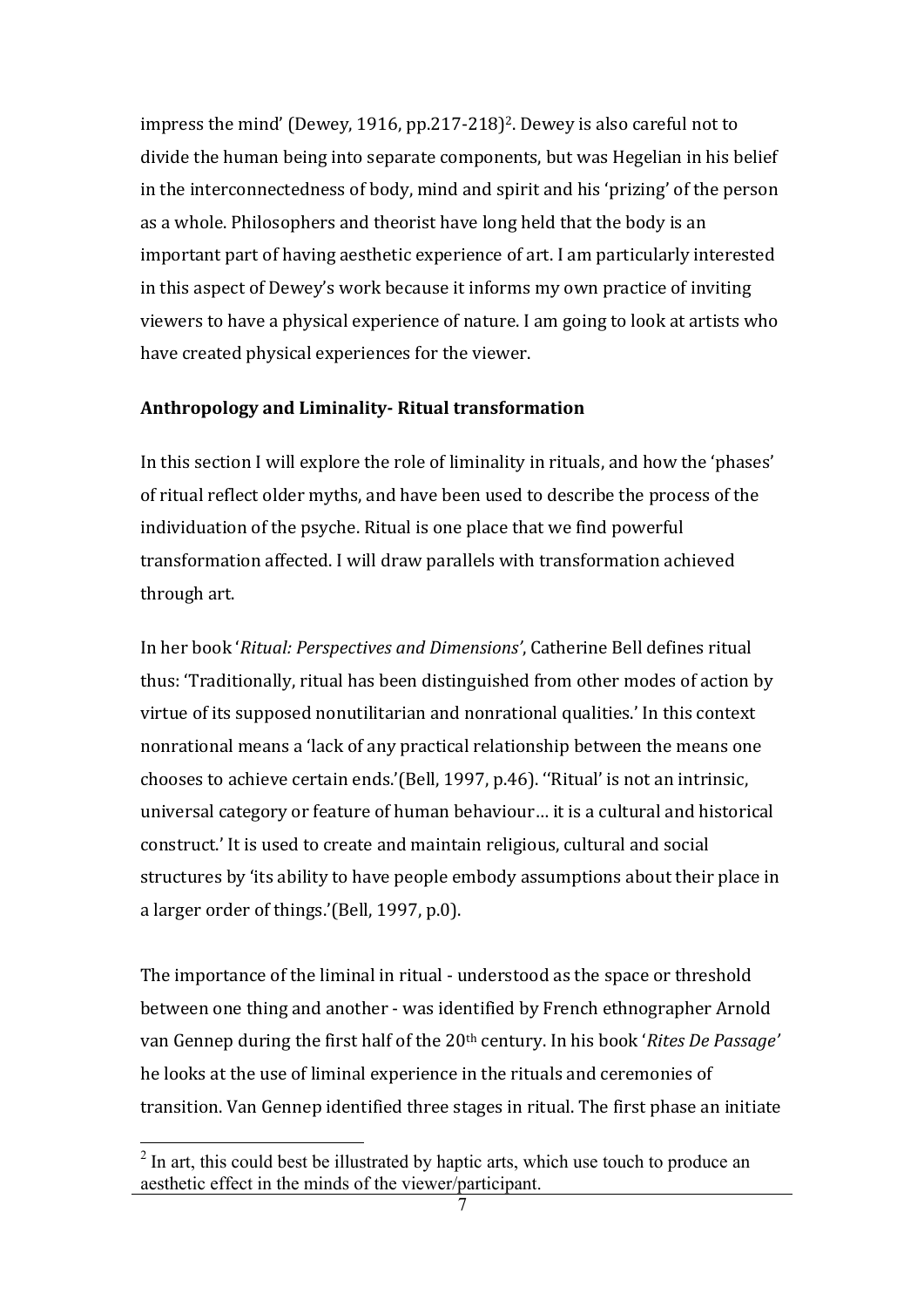must go through is the separation phase, here they are detached from their group or culture and their previous identity. Van Gennep coined the term 'liminality' to describe the state of the initiate during the second phase, the intermediary, where they become ambiguous, identityless and placeless. They are a passenger on their way through, before passing into the aggregation, or rebirth, phase where their new identity is consummated. They come out the other side of the ritual with a new identity, or new role in society. This liminal space often involves a breaking down of the old self, or pain, before the person can grow into the new self. There is an 'actual passing through the threshold that marks the boundary between two phases, and the term 'liminality' was introduced in order to characterize this passage' (Arpad Szakolczai, 2009, p.141). This reflects what occurs when an entity is transformed by its environment.

Traditionally the ritual takes place 'under the authority of a master of ceremonies' (Szakolczai, 2009, p.148) who makes sure the rites of passage run as they are intended. This overseeing, or midwife figure is manifest in many places in the modern world, such as an analyst overseeing the individuation process or the artist/gallerist showing the work of art. However, social Anthropologist Virginia Hine argues, 'People do not need a priest or a holy man to be a mediator or intermediary between the great Mystery and themselves. We all have a high priest or priestess within.'(Hine, 1987, p.304) We have our own master of ceremonies within us. It is this 'inner master of ceremonies' that guides us when we chose to take part in a work of art. We begin to see how individuals can have these transformative experiences outside of the traditional ritual framework.

Elaborating on Van Gennep's writing about transition and liminality, cultural anthropologist Victor Turner said 'I prefer to regard transition as a process, a becoming, and in the case of *rites de passage*, even a transformation' (Turner, 1967, p.4). Louis Carus Mahdi, editor of Betwixt & Between: Patterns of Masculine and Feminine Initiation, identifies in Turner 'a pattern for understanding initiation as an individual and inner process of growth and individuation.'(Mahdi, 1987, p.3) This growth and individuation for the individuals goes through the same pattern as that of the guided ritual.

8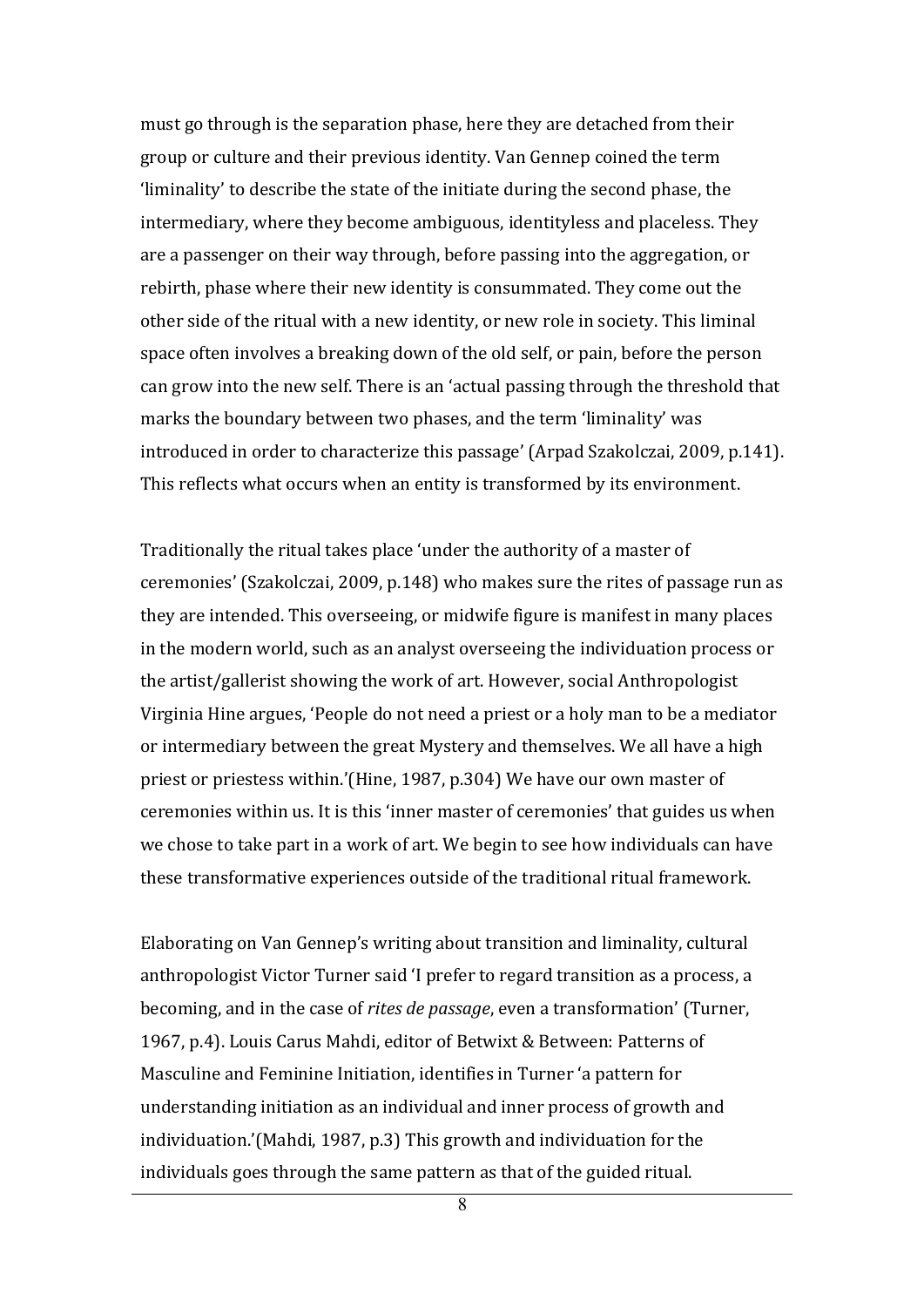The artworks I will look at parallels ritual structures. They set up encounters with thresholds. The artist acts as a kind of guide or midwife to these experiences.

## **The Importance of Ritual**

Looking further at the discourse surrounding rituals, Walter Benjamin's project *Passagenwerk*, berates the lack of transition rituals in our modern world 'In modern life, these transitions are becoming ever more unrecognizable and impossible to experience. We have grown very poor in threshold experiences.' (Benjamin, 1982, p.494)<sup>3</sup> Benjamin's concern reflects what Catherine Bell says; 'Van Gennep's theory contributed directly to the questions that have been raised about the relative lack in modern society of formal social rituals and the possible correlation of this lack with modern social ills.' (Bell, 1997, p.37) This potential for social dysfunction is illustrated clearly by the African proverb 'If the young are not initiated into the village, they will burn it down just to feel its warmth.'

Bell sites sociologist and social psychologist Emile Durkheim's theory of religion as social construct for maintaining bonds of community, reflecting Campbell's suggested sociological function of ritual. Ritual is part of a social institution designed to repeat the structure of the group itself 'in which individuals experience something larger than themselves.' (Bell, 1997, p.24) Durkheim emphasises the importance of '*experience*', of taking part bodily in the ritual. This view is reminiscent of Jung's claim that 'Without any body, there is no mind, and therefor no individuation.' (Jung, (in Sabini)  $p.155$ ) Experience, and therefore change, begins with a physical action.

'Van Gennep also suggests the importance of rites of passage to the psychological well-being of individuals... not just the structural-functional well-being of the

 $3$  In his search to identify where these transitional experiences still exist. Benjamin sites waking up and falling asleep, and also the act of communication, conversations before exact conclusions have been reached. Overseeing communication is attributed to the god Mercury.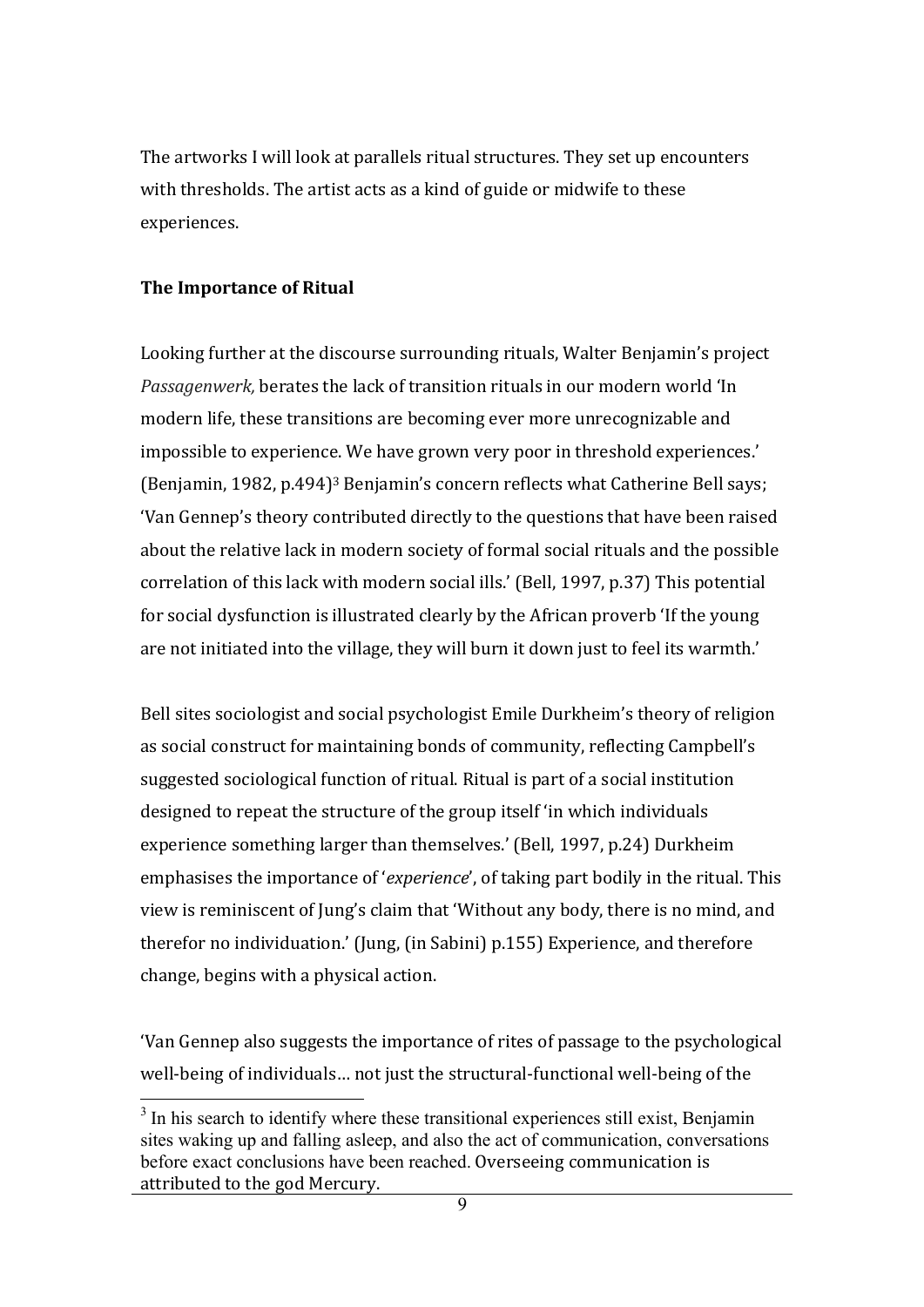community as a whole.' (Bell, 1997, p.37). Meredith Sabini says 'Individuation does not remove the individual from the social sphere but enlarges one's connection to it.' (Sabini, 2002, p.14). The wellbeing of the individual and the community are interlinked.

# **Identifying a pattern - Individuation and the Monomyth**

This section explores the significance of the phases identified by van Gennep in order to understand why they might still be important today. According to Catherine Bell, Carl Jung the founder of Analytic Psychology, and mythologist Joseph Campbell both:

...used the model of van Gennep's three-stage process of initiation, with its echoes of older myths and ritual theories of the dying and rising god, to analyse the structure of the hero myth, and by extension, the process of human individuation that leads to the achievement of a mature sense of self. (Bell, 1997, pp.101-102)

I would suggest that the repeated motif of the dying and reviving god (sic), the killing of the victim and resurrection as a god, echoes the cycle of the changing seasons of the year, and is therefore more ancient than myth itself. If so, this pattern would be thoroughly ingrained in the human psyche, van Gennep says: life itself means to separate and to reunite, to change form and condition, to die and to be reborn.' (van Gennep, 1909 p.189).

By examining Campbell's ideas about a 'Monomyth', we can see that there is a wider and more ancient pattern underlying all myths and cultural development 'composed of basic stages like separation from the world, penetration to a source of great power, and then a life-enhancing return.' (Bell, 1997, p.16). Campbell identifies four functions of myth and ritual. The first is the metaphysical or mystical, inducing awe and reverence. The second provides an image of the cosmos. The third is a 'sociological function that integrates and maintains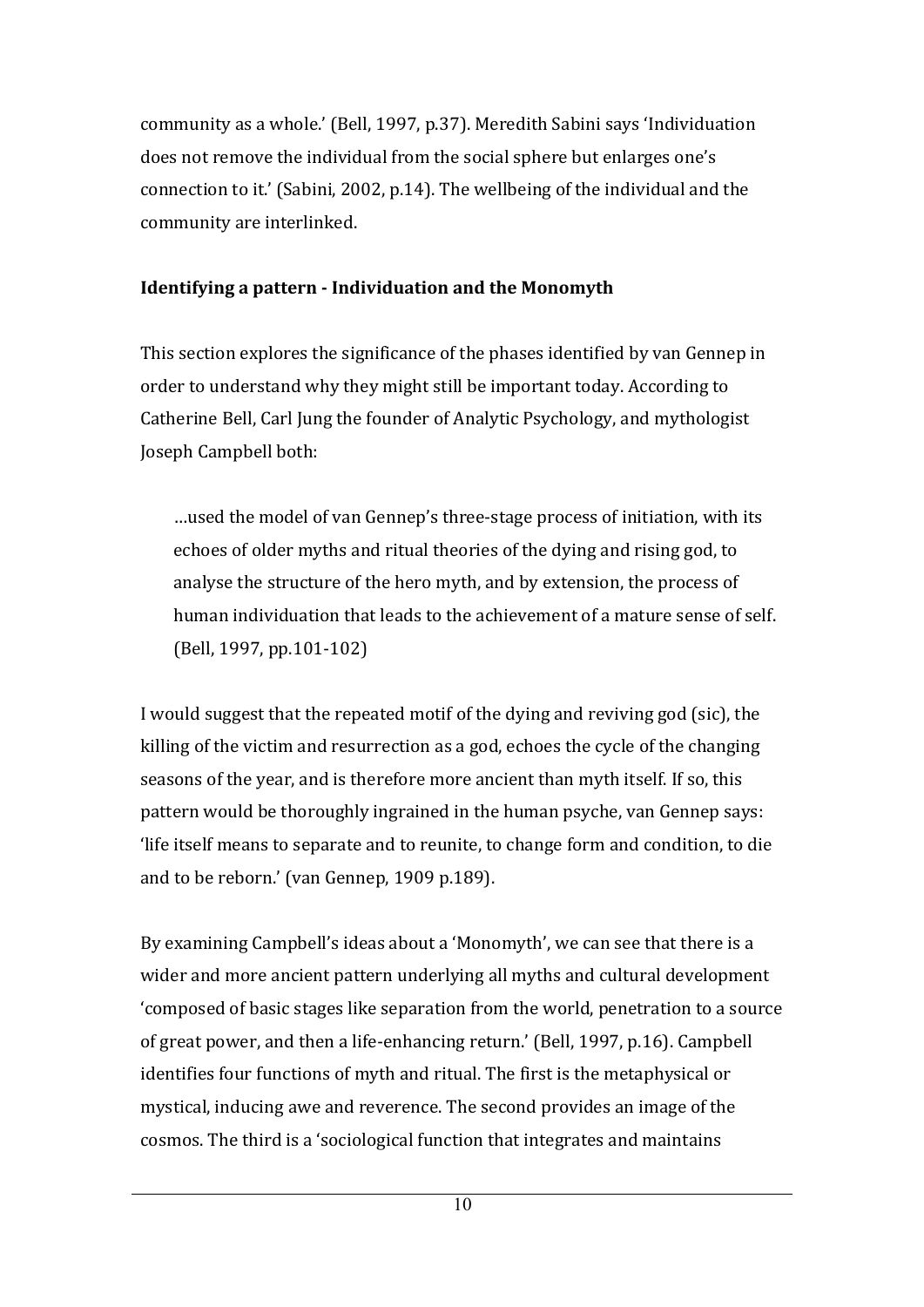individuals within a social community', and the fourth is the psychological, which 'guides the individuals internal development'. (Bell, 1997, p.16).

This pattern can also be found in the process of individuation. Carl Jung developed the concept of archetypes and became interested in alchemy, which he likened to the process of individuation during psychoanalysis. Individuation ' is the process by which individual beings are formed and differentiated [from] other human beings]; in particular, it is the development of the psychological individual as a being distinct from the general, collective psychology.' (Jung, 1921, p.448) 

'Rites of passage not only effect transition in the sacred sphere but also concomitantly in the psychological sphere.'(Bell, 1997, p.102) An individuals psyche, their soul or total self, is changed during initiation, as the psyche is changed during individuation. In simple terms, it begins with the analysand's disunion, or disconnection, then passes through a liminal stage, during which there is an immersion into darkness and uncertainty before emerging into the light, connected. Jung is clear that this unified state is a marriage of opposites and must not be solely cerebral, but must balance what he identified as the four functions; thinking and feelings, sensation and intuition. As with Dewey, Jung is prizing the person as a whole. Individuation is a rebirth, making anew by crossing the threshold, going through the liminal space.

During the individuation process we see the liminal being used to facilitate transformation. Paraphrasing late 20<sup>th</sup> century writer Maulana Karenga, Catherine Bell describes ritual 'as a primary means for self transformation and cultural revolution.' (Bell, 1997, p.xi)

We have seen that this pattern is important for the social function of society, and for the emotional wellbeing of individuals. Since this ancient pattern is found less and less there is therefore an opportunity for artists to provide this. Later I will look at how artist use this pattern to affect transformation through their work.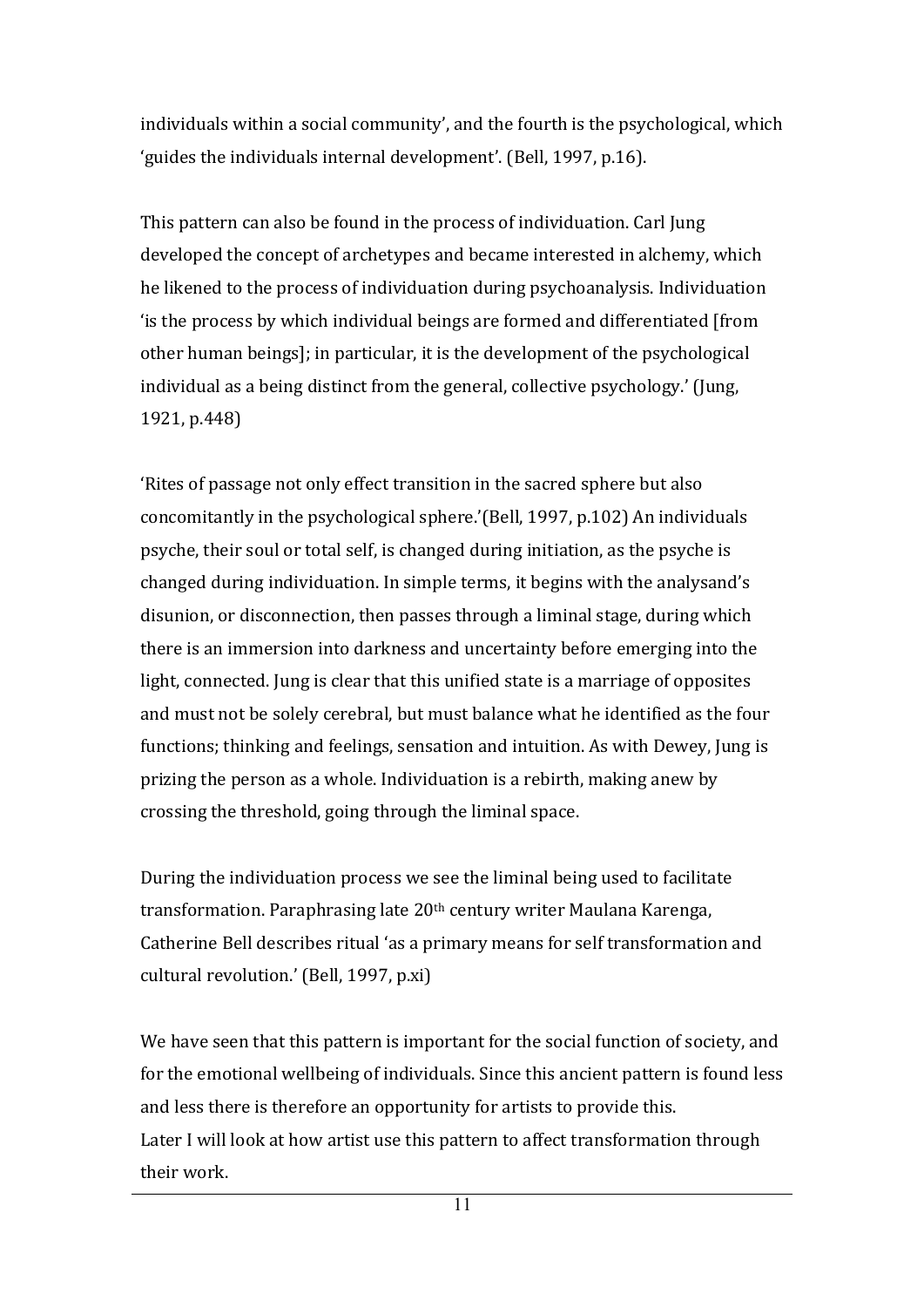# **The Catalysing Trickster**

Trickster is an agent of transformation, and transformation is directly connected to the trickster's typical character as a shape-shifter, neither fully one thing nor the other, someone betwixt and between all moral and ontological categories. The trickster is the embodiment of contradiction, creator and destroyer of norms, clown, monster, giver of fire, creator of worlds. Having such a confounding figure at the centre of one's worldview helps to keep the mind nimble as it moves between opposites, both creating meaning and tearing it down to make room for new creation. (Louis G. Herman, author of Future Primal and professor of political science at University of Hawai'i West-Oahu.)

Where to find this figure in the modern world is one of the questions that Hyde asks in his book *Trickster Makes This World: How Disruptive Imagination Creates Culture*. Lewis Hyde says 'it is mostly to the practices of art that I turn in hopes of finding where the disruptive imagination survives among us.' (Hyde, 2008, p.13) He is clear that 'Artists are not tricksters but the practice of art and the trickster myth coincide' (Hyde, 2008, p.14). Most Trickster figures are not purposeful creators, although their breaking down of boundaries often has the result of creating new ones, by their disruption they make things visible, 'When Pablo Picasso said "art is a lie that tell the truth," we are closer to the old trickster spirit.' (Hyde, 2008, p.13)

Trickster figures traditionally display high levels of intellect or posses secret knowledge. They play tricks, disobey normal rules and flunk behavioural conventions. Trickster both creates and breaks down divides and boundaries. Trickster is 'The creative idiot, the wise fool' (Hyde, 2008, p.7).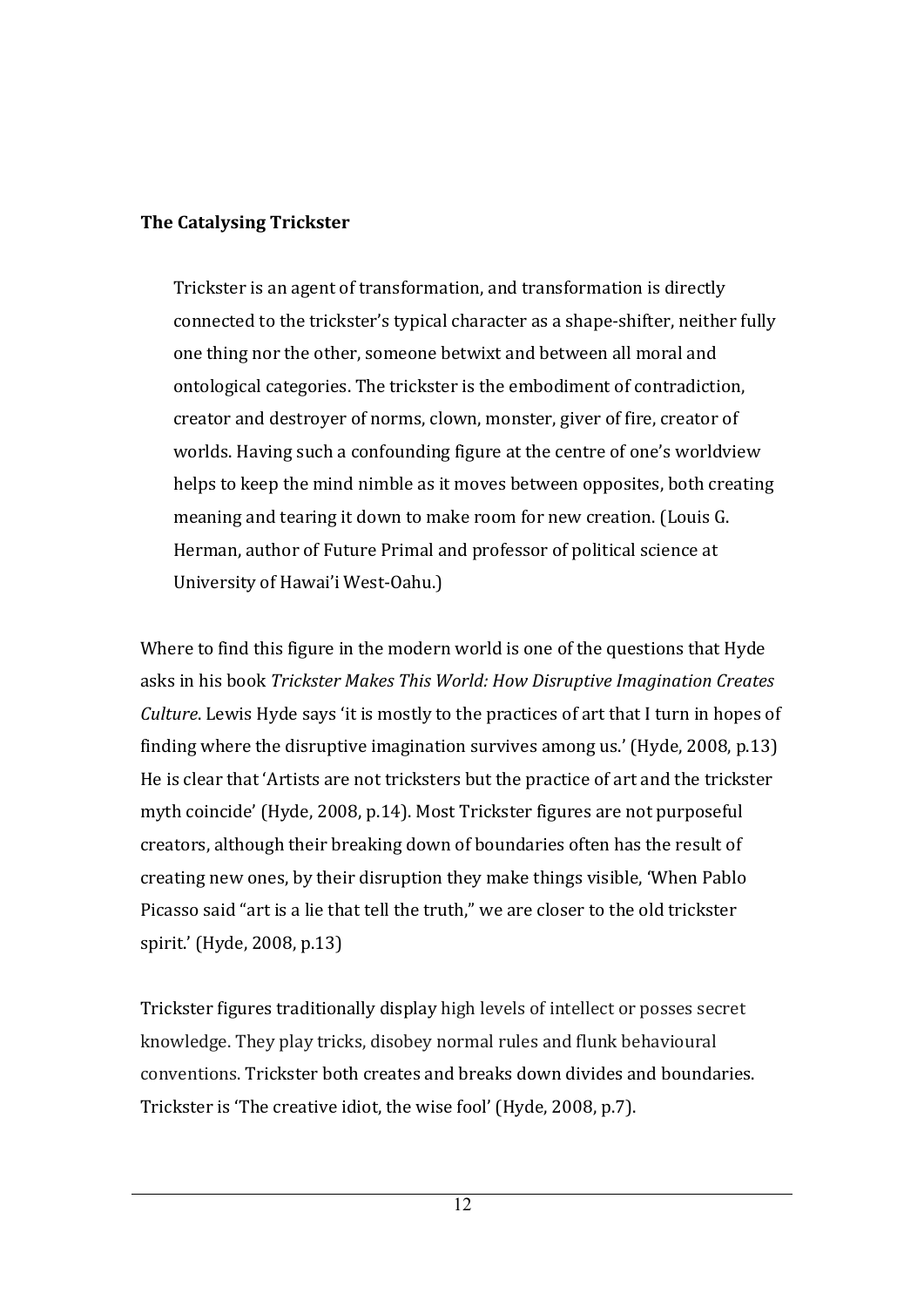In '*The Myth of Primitivism'* Susan Hiller says that as well as inevitably reflecting the societies from which they come 'artists are actively involved in changing their society and in reflecting possibilities of change.' (Hiller, 1991, p.3) The artist can be a questioner of accepted norms, and through this the boundaries may be shifted.

Trickster is one of the archetypal figures that Jung identified. For Jung, Mercurius is the archetypal trickster figure whom allows the individuation process to take place. He is the catalyst. He guards the gateway, the god of the threshold, who oversees the liminal experience at the centre of the process of the individual becoming whole, the marriage of the conscious and the unconscious. The Roman god Mercury, who took on the characteristics of the Greek god Hermes, is one of the trickster figures that Lewis Hyde examines. He is the messenger of the gods, a 'boundary-crossers' with winged shoes. Hyde says 'He is the spirit of the doorway leading out, and of the crossroad at the edge of town.'(Hyde, 2008, p.6) They are gods of travel and travellers, of communication and poetry, of transitions and boundaries, they guide souls to the underworld, and sometimes steal them back again, indeed 'The road that trickster travels is a spirit road as well as a road in fact.' (Hyde,  $2008$ , p.6)

The trickster figure is important to transformations because he 'keeps the mind nimble' (Herman) and knows how to 'slip the trap of culture' (Hyde, 2008,  $p.201$ , it is this disruptive force that enables the questioning of accepted norms and breaking down of barriers. These characteristics can also be seen in the practice of art.

#### **Initiating transformative experience through challenging conventions**

An artist can intentionally use matter out of place to affect change to create ambiguous experiences. Lewis Hyde notes 'the character who can freely play with dirt, is also the cultural hero who brings fundamental change.'(Hyde, 2008, p.189). Hyde describes many of the trickster stories as 'stories about redemption and re-creation through dirt.' (Hyde, 2008, p.182) The liminal phase at the centre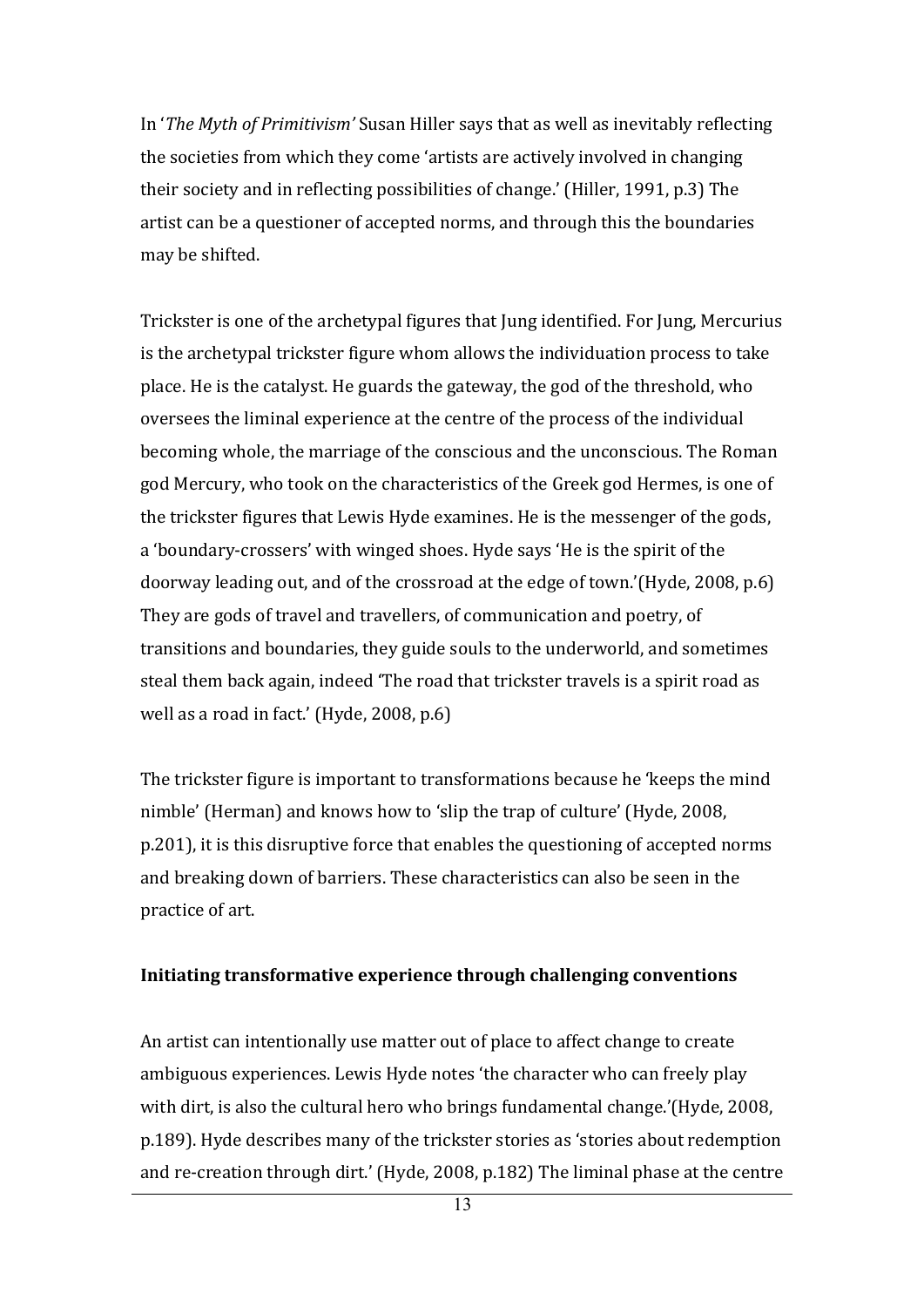of ritual could be seen as the 'dirt' phase. The individuate is seen as being in a process of 'gestation and parturition', and therefore ambiguous. Anthropologist Mary Douglas says 'Ambiguous things can seem very threatening.' (Douglas, 1966, p.xi) According to Turner, Douglas holds that 'What is unclear and contradictory (from the perspective of social definition) tend to be regarded as (ritually) unclean.' (Turner, 1967, p.97) Therefore, Turner says;

Transitional beings are particularly polluting, since they are neither one thing nor another; or maybe both; or neither here nor there; or may even be nowhere....and are at the very least 'betwixt and between' all the recognised fixed points in space-time of structural classification. (Turner,  $1967$ , p.97)

The individuate is seen as socially unclean when they are passing through the liminal phase as they no longer belong to any of societies structures and are therefore a danger to it.<sup>4</sup>

Summarising Douglas Hyde says 'dirt is always the by-product of creating order. Where there is dirt there is always a system of some kind, and rules about dirt are there to preserve it.' (Hyde, 2008, p.176) He uses her well-quoted suggestion that 'Dirt is matter out of place.'(Douglas, 1966) She sees dirt management as a positive ordering motion, maintained by dirt expulsion rituals. This reflects Durkheim's ideas about ritual helping to maintain societies structure.

Hyde talks about the phenomena of Carnival, or the Feast of Fools, the use of dirt ritual in maintaining order; 'carnival celebrations, despite their bawdiness and filth, are profoundly conservative.... carnival reinforces the status quo...it provides the exceptions that proves the rules.' They work by 'Mocking but not changing the order of things, ritual dirt-work operates as a kind of safety valve' or a 'psychic and social drainage system'. (Hyde, 2008, p.187) However he says;

<sup>&</sup>lt;sup>4</sup> This same 'gestation and parturition' is reflected in the processes gone through during individuation. After a period of submersion into the dark of the unconcious, the psyche is 'reborn'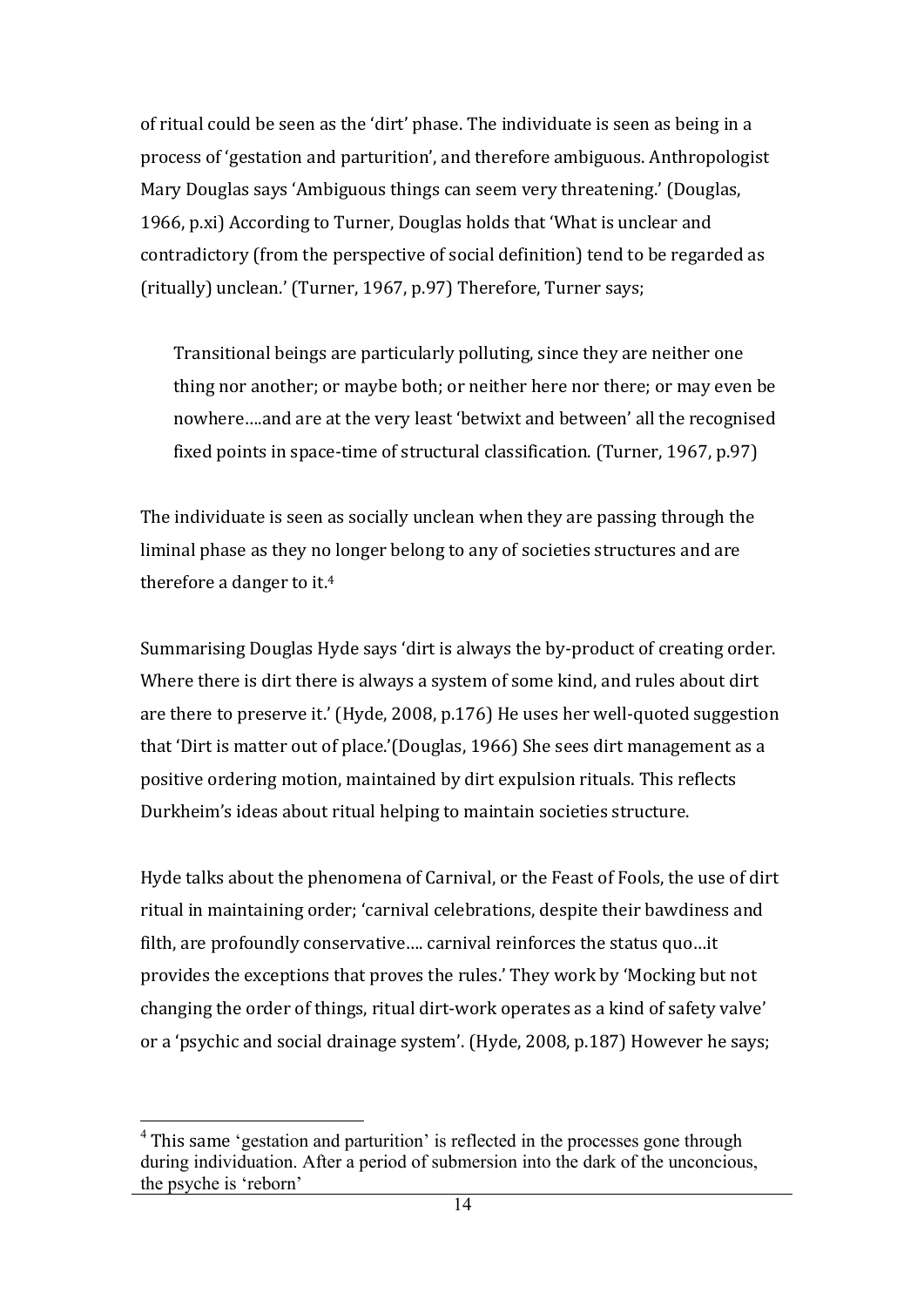Where change *is* in order, dirt-work also has a role to play, for it simply isn't true that these rituals are always conservative. Dirt rituals may stabilize tings for years on end, but when the order is in fundamental crisis these rituals can become the focal point for change, catalytic moments for dirt's revaluation and true structural shifts. (Hyde, 2008, p. 188)

If an individuate, passing through the liminal phase of a ritual, is outside the structures of society and therefore a danger to it, then a participant taking part in a transformative artwork also has the potential to think outside of this structure and create social change. Latour believes art has the potential to act as a 'focal point for change', and provide 'catalytic moments' to aid us in making some major shifts in our attitudes towards the crisis facing the earth, to revaluate the value of this 'dirt'.



## **Olafur Eliasson-Riverbed 2014**

3. Riverbed, Olafur Eliasson, 2014, Louisiana Museum of Modern Art, Denmark

Sculptor Olafur Eliasson is a useful example of an artist who subverts the traditional gallery experience by turning the gallery into a new environment. This creates the potential for participants to be immersed bodily in the work.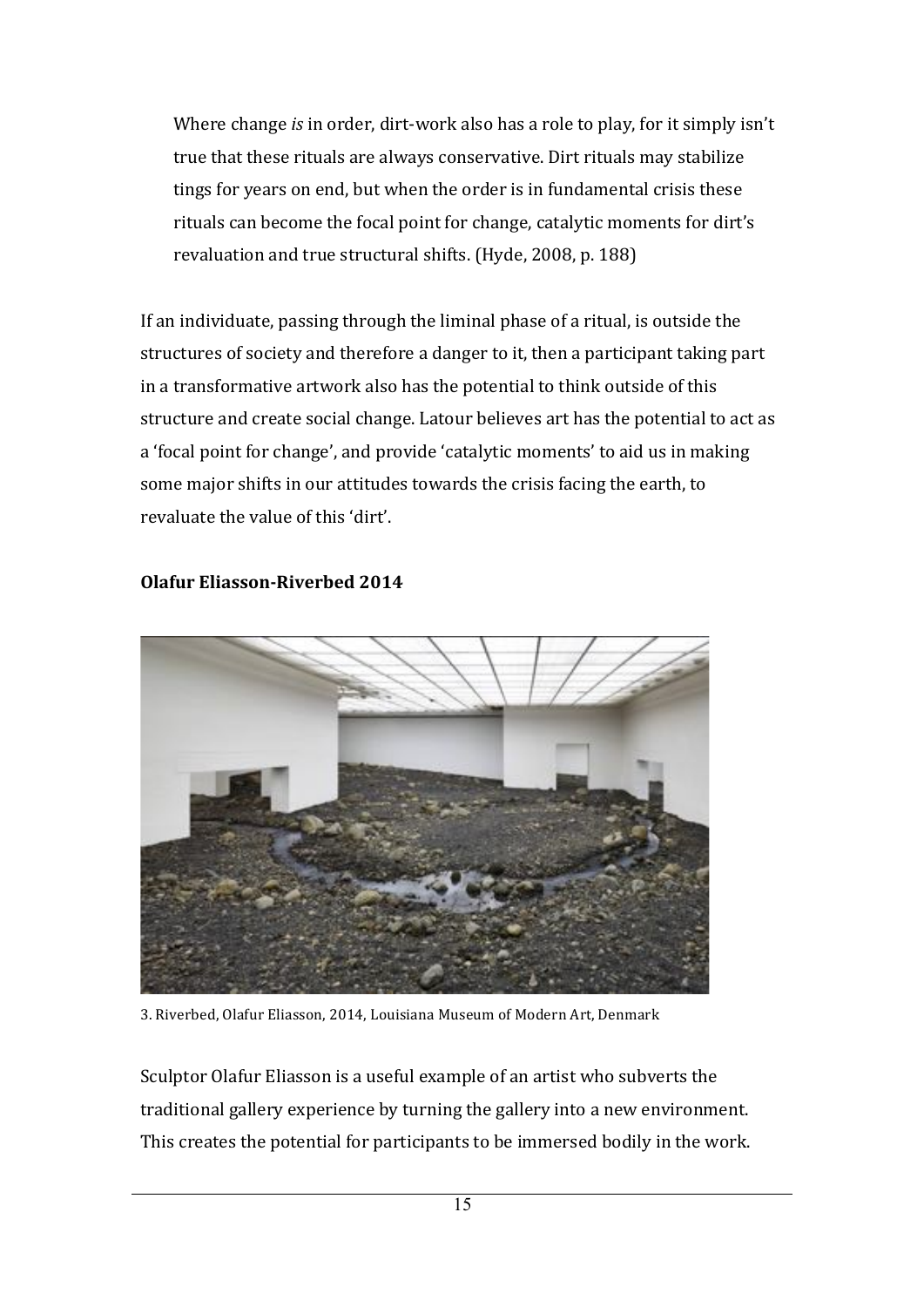In August 2014 Eliasson transformed a wing of Louisiana Museum of Modern Art in Denmark into a huge riverscape, covering about a thousand square meters of the gallery with Icelandic rock and water.

Much of Eliasson's work explores man made constructions of features of nature. It forces people into contact with 'nature'. Through this introduction of 'natural' phenomena into the urban or built environment Eliasson hopes to jog the viewer into perceiving the surroundings they may otherwise not have noticed. He has described this moment of perception as 'Seeing yourself seeing' (Eliasson), implying that, for a moment at least, the viewer steps outside of their own dayto-day life and gains a new consciousness of themselves. This reflects what occurs during the liminal phase of a ritual.

A *Louisiana Channel* video follows three writers through Riverbed, James McBride reflects:

Good art, in addition to imitating life, moves your life forward, inches it forward just a bit, and what this piece does is to help move the collective forward, just that much more. Because as people move through this, the earth changes them, the earth moves their insides, and the shifting tundra is like the shifting paradigm of life and personal evolution. (McBride, 2014, Video)

Becoming part of the work as you enter it is central to the idea of art providing a liminal experience. Being *in* the work encourages us to look differently. The artist controls how the viewer's body moves through space, manipulating the experience, making them look inwards and forcing them to re-evaluate their position as art audience. As they move through the work, viewers are transformed into a component of the piece.

Another writer speaking in the video, Sjon, argues 'A piece of art should never make a stable atmosphere or a stable conclusion.' (Sjon, 2014) He is suggesting that it is in the unstableness that the work lays. It leaves questions open that the audience must take part in addressing. If the questions are answered already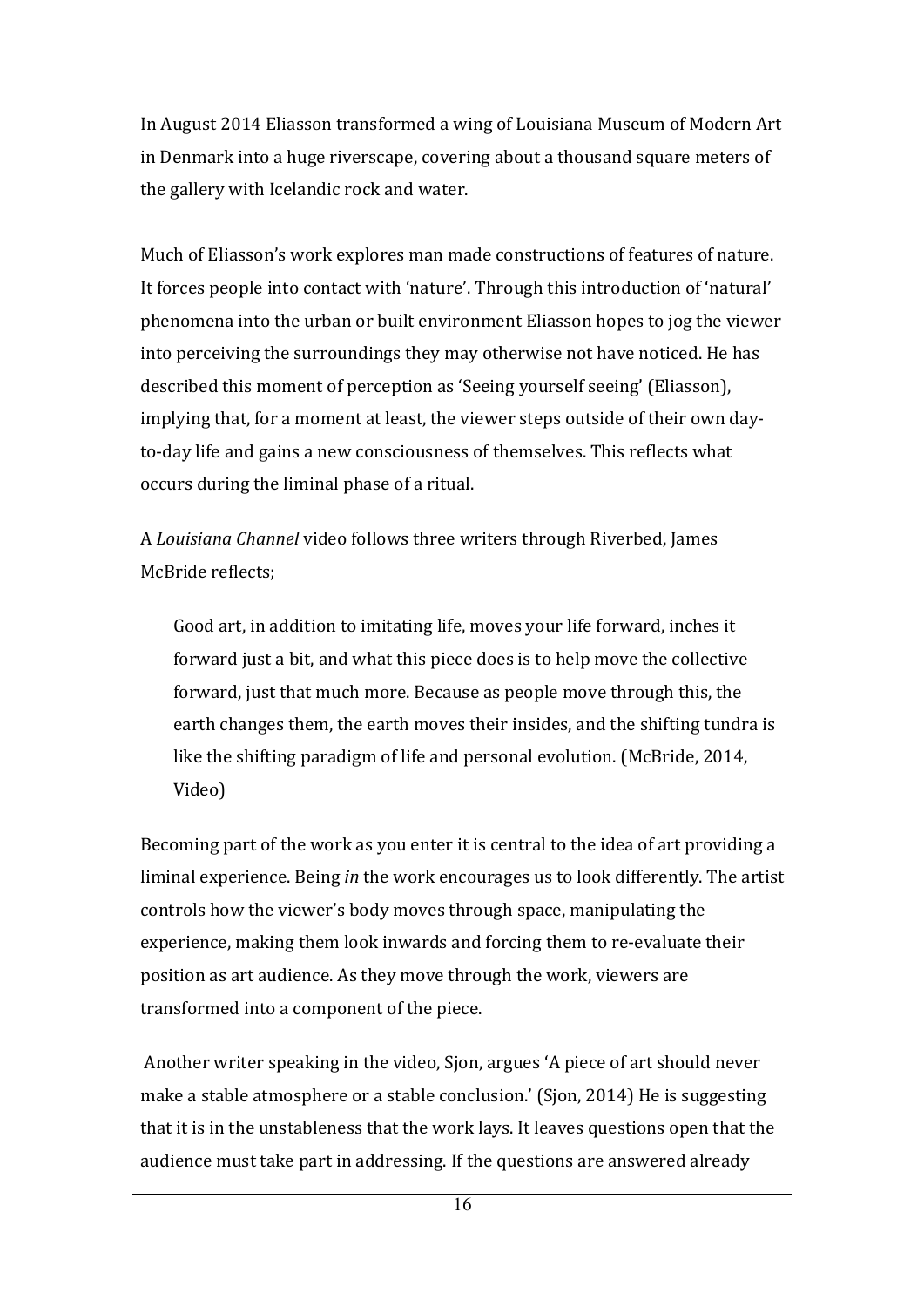then the work becomes merely an advert for the thoughts of the artist. Like Mercurius, Sjon says, 'Olafur Eliasson is the master of making encounters between people and experience.' (Sjon, 2014, video) It is in the encounter that the work happens.

The third writer, Daniel Kehlmann, demonstrates modern societies view that human beings and their endeavours are separateness from nature and its cycles and creations. This view has become a binary that the 'disruptive imagination' (Hyde, 2008) attempts to break down.

There is a very clear line between what is art and what is nature, and they are opposing concepts, but, of course, when you are a very intelligent artist, you can blur that line, and you can create things where it is actually not clear whether it is art or nature. (Kehlmann, 2014)

This description of the artist reflects the trickster spirit. Eliasson is acting as a kind of go between for these two apparent opposites. He is challenging the assumption that they are opposing concepts, muddying the divide in order to sweep away the lines. This prompts us to ask questions of ourselves and our beliefs and helps us to see ourselves more clearly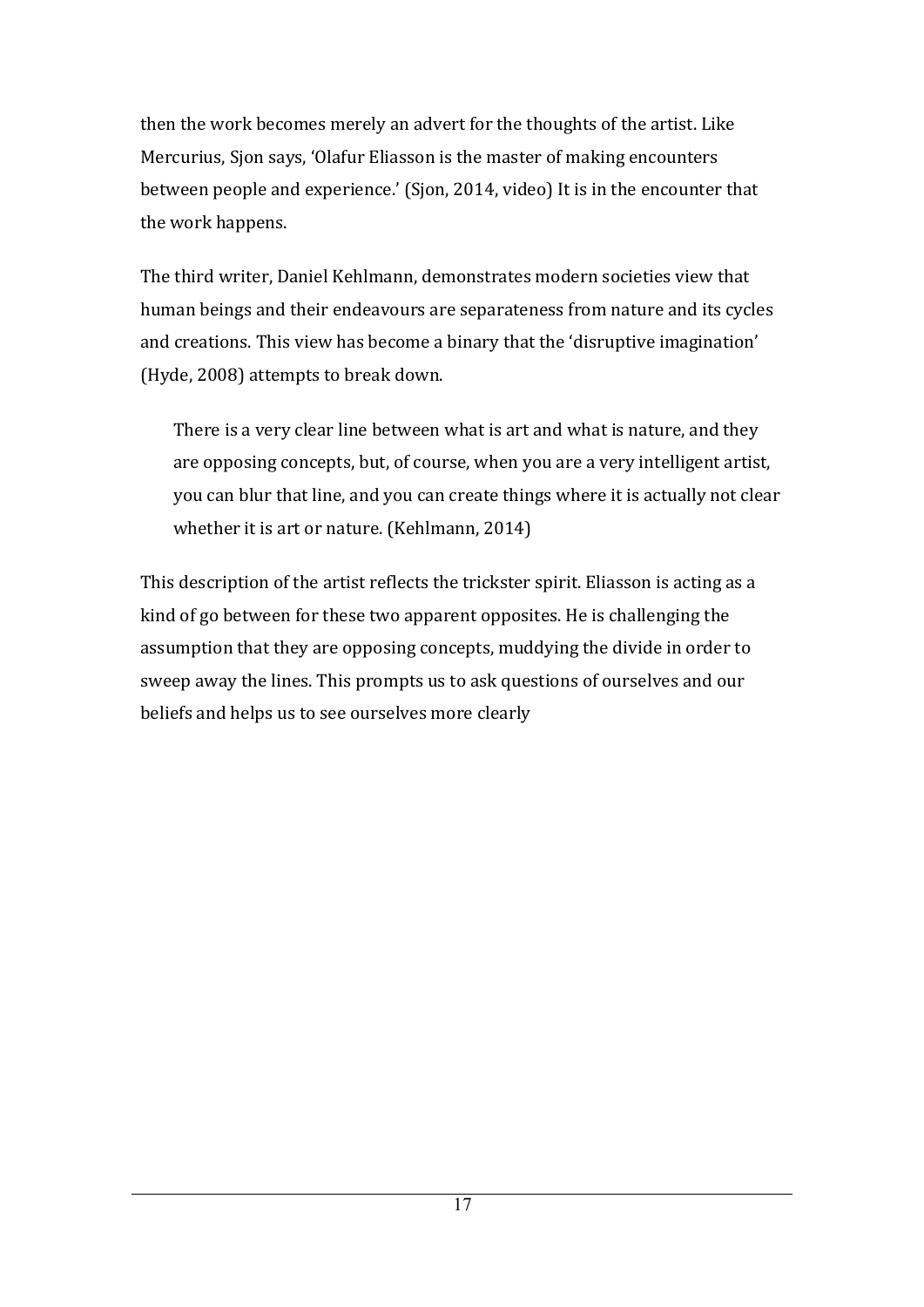# **David Nash- Ash Dome, 1977 onwards**



4. Ash Dome, David Nash, 1977 onwards, Cae'n-y-Coed, Gwynedd

In December 2014 I visited the sculptor David Nash at his home in North Wales. He is an artist who works intimately with nature, and much of his work is accessible for the audience to interact with. In February 1977 Nash planted a ring of twenty-two Ash trees, which he trained to grow into a large dome.<sup>5</sup> Ash *Dome*, is in Cae'n-y-Coed woods in Gwynedd. To view it, you must enter the woods and climb a small hill. The dome is viewable from the outside, one can walk around the circumference, but it can also be entered and viewed from

 $5$  Writing about Ash Dome in the book David Nash, Nash says; 'Some people are discomfited by Ash Dome and the controlling and interfering nature of my process. There is a sense that its ok for hedges but not for art. The environmental movement in the 70's was spit between the belief that the human being is an alien parasite and that nature would be better off without us and a conviction that we are an essential part of holistic nature if we can work with it rather than attempt to dominate or conquer it.' (Nash, 2007, pp.46-48) Nash is a firm advocate of the symbiotic relationship between humans and the environment. Human culture is interrelated with the natural world. In Britain we have been working with and shaping the land for thousands of years, we are not separate from the land, it has formed us and we have formed it.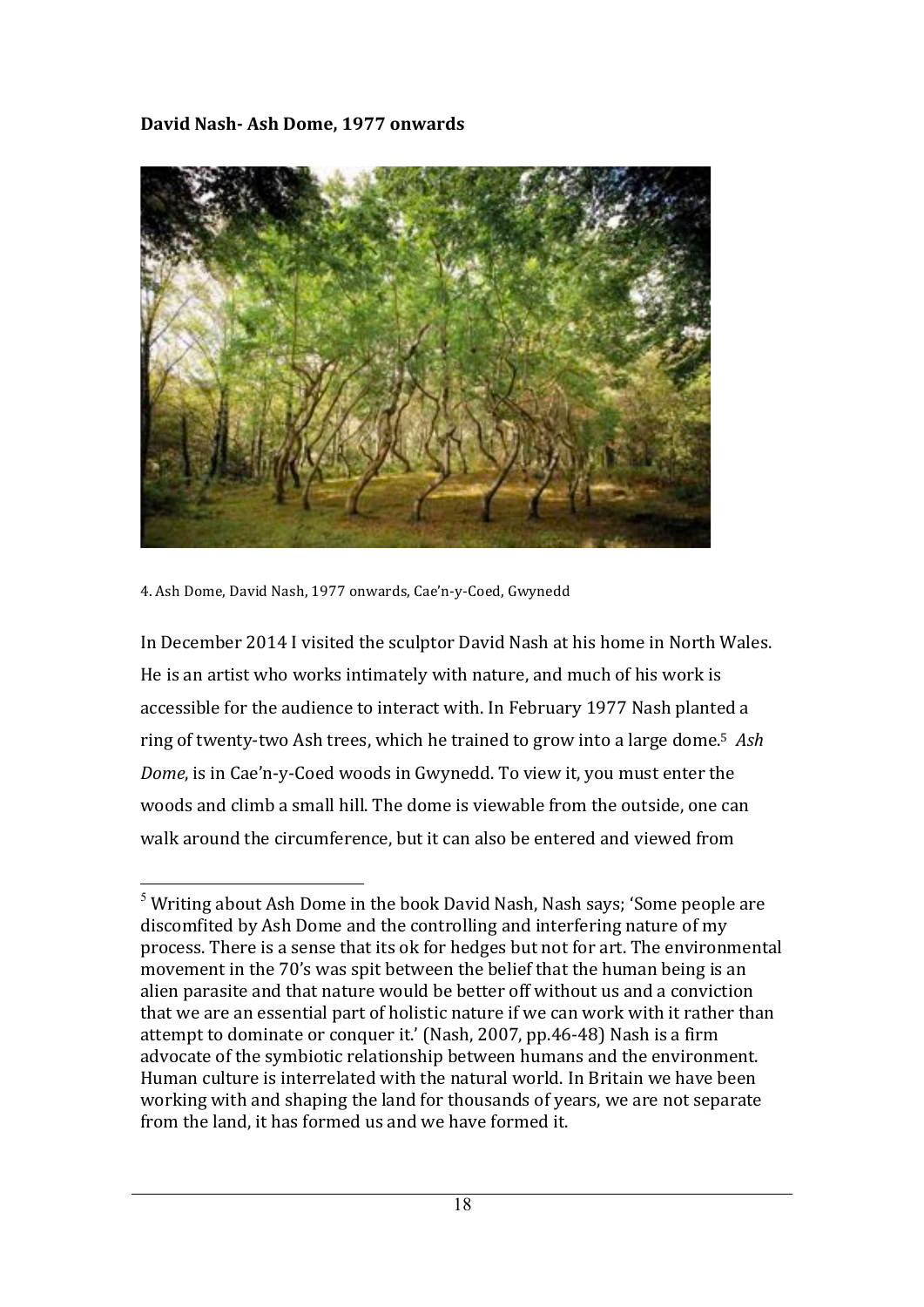inside. Entering the dome, you become at once part of the community of dancerlike figures, sensing your own body in a new way, and aware of their stillness, their imperceptible movement, in relation to the speed of your own movements. I was made aware of this difference, but struck by the similarity of our forms. The experience was an opportunity for a new perception, gained through my body.

In the book accompanying Nash recent exhibition at Kew Gardens, Tim Ingold writes; 'Far from enclosing the material within fixed and final forms, the maker is one who *opens* it *up*, so that one can get to see it and to know it from the inside.'  $(Ingold, 2013, p.47)$ 

Ingold talks about Nash's studies into 'the anthropology of trees', building an understanding of their characters and community based on spending large amounts of time in their presence. Anthropologists call this method *participant observation*<sup>6</sup>. Ingold says; 'the crucial thing about participant observation is that it is a way of *knowing from the inside.'* (Ingold, 2013, p.48) This links back to Durkheim ideas about the importance of *experiencing* something bodily or from the inside, and also relates to the experiencing of Nash's work in the first hand. My state of mind was altered by my bodily encounter with Ash Dome. I felt invigorated and peaceful.

Reflecting the mercurial spirit Ingold writes:

It is not that humans are bent upon the transformation of nature, on turning what had once been a pristine and untouched wilderness into an artificial environment. Their role is rather to assist in the world's transformation of itself. (Ingold,  $2013$ , p.43)

As the analyst guides the individuation process, Nash 'has assisted in the tree's transformation of itself- in its metamorphosis.' (Ingold, 2013, p.44) The villagers

<sup>&</sup>lt;u>Figure 2.</u><br>To gain a close and intimate familiarity with a given group of individuals through an intensive involvement with it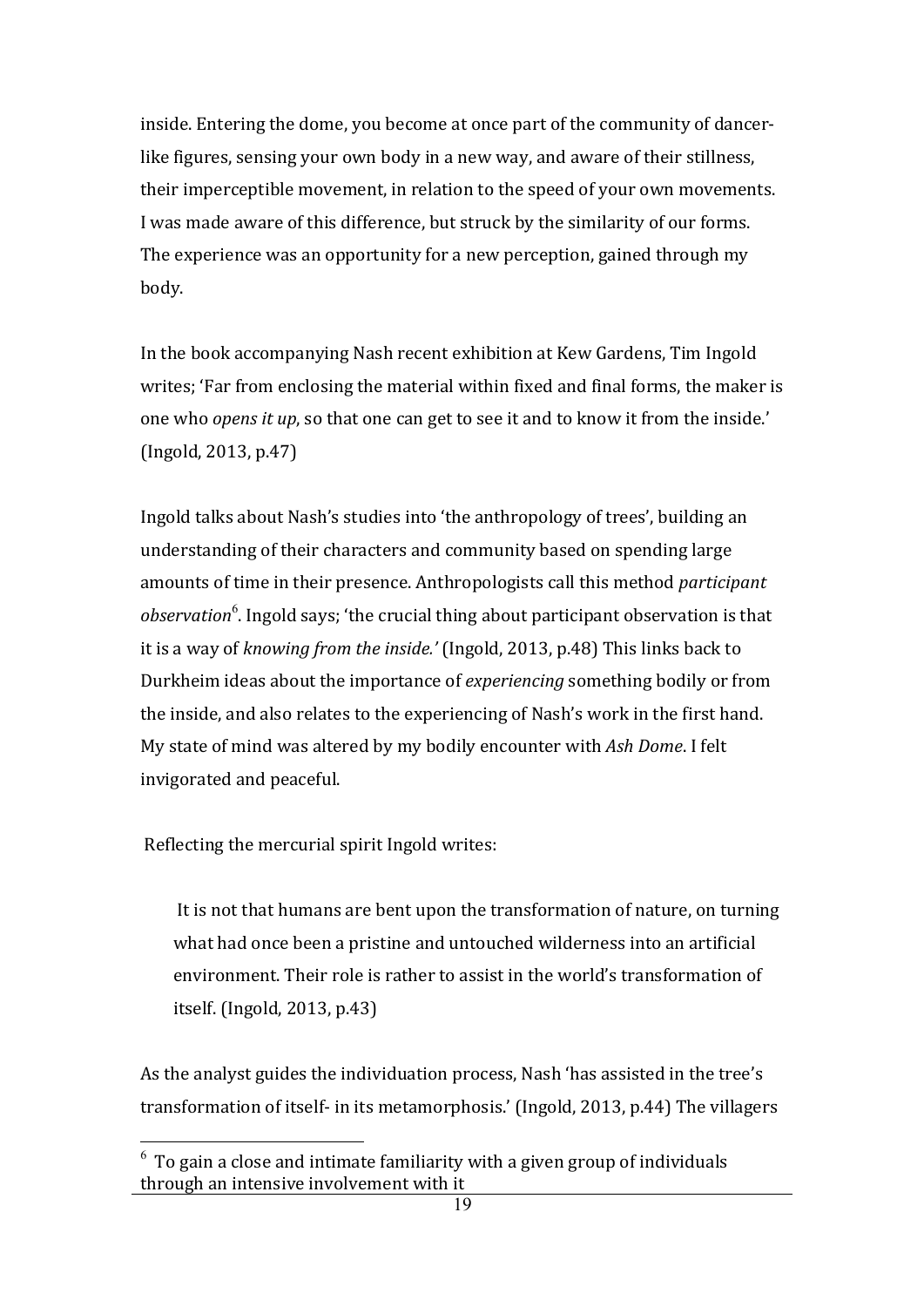of the Kii Peninsula in Japan call the transforming of tree from living organisms to building materials, giving it a 'second life' (Ingold, 2013, p.40) This traditional view reflects the idea of the dying and reviving god expressed in the monomyth. Ingold says; 'The ending of one life is the beginning of another, and at the moment of transition stands the maker,' (Ingold, 2013, p.47) the artist stands at the threshold, a mercurial figure guiding the transition.

Nash's interventions into nature make him an enabler or even an instigator of liminal experience. Nash's work has a trickster like affect on peoples understanding of the nature/culture binary. It muddies the divide, making it increasingly unclear if there is one at all.<sup>7</sup>

 $\overline{a}$ 

 $\frac{7}{1}$  Grande asks Nash 'Do your works have anything to do with ritual or performance?' Nash answers: 'You can bring those associations to them, but my concerns are fundamentally practical. The spiritual is dovetailed into the physical, and the two are essentially linked with each other.' This links back to Shusterman on Dewey 'Though the fine arts have become increasingly more spiritualised, "the organic substratum remains as the quickening and deep foundation," the sustaining source of the emotional energies of the art which make it so enhancive to life'. Nash says; 'To varying degrees we spiritualize material by our work with it. Unconsciously we are creating a language that another human being can pick up on.' (Arts overlapping with the act of communication return us to Benjamin's modern day transitional experiences) David Nash strongly eschews any suggestion of ritualistic intentions in his work, which may align him with the irreverent trickster figures that Lewis Hyde discusses, for although many of them are gods or semi gods, they are often seen as being on the side of man and his labours.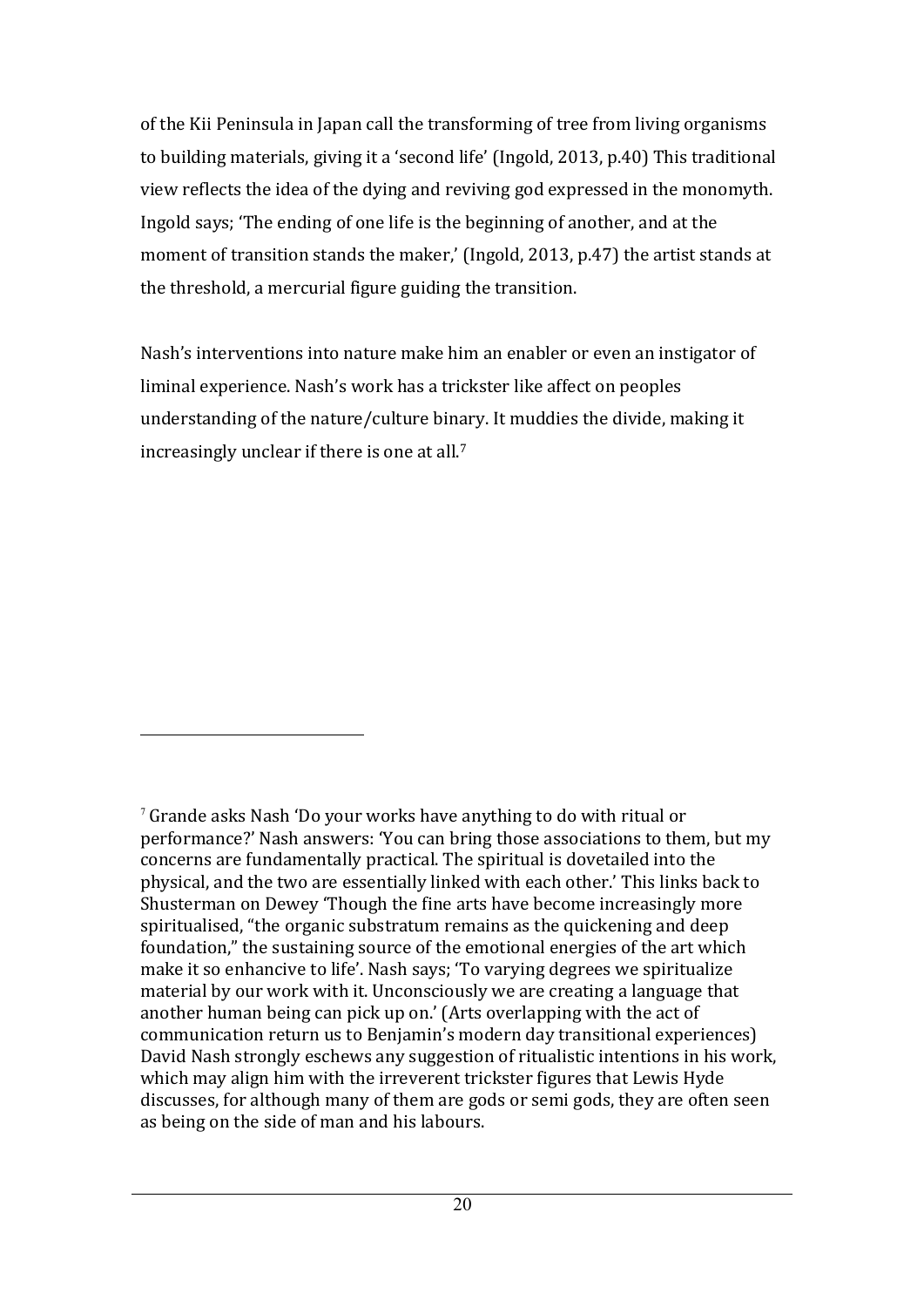Agnes Denes-Tree Mountain- A Living Time Capsule, 1996



5. Agnes Denes, Tree Mountain- A Living Time Capsule, 1996, Finland

Agnes Denes has created many large-scale environmental instillations that deal directly with environmental and socio-political issues. Denes believes it is a political statement to take art out of the gallery, and therefore away from the systems of commerce that govern the art world. Claire Bishop says that the lack of art object, there being nothing to sell, is in itself anti capitalist and therefore questions the validity of the capitalist system under which we live. This kind of art practice echoes the social function of the carnival ritual. In 'Artificial Hells' Bishop describes the changing roles of artist and audience in the emerging practice of participatory arts;

the artist is conceived less as an individual producer of discrete objects than as a collaborator and producer of *situations*; the work of art as a finite, portable, commodifiable product is reconceived as an on going or long-term *project* with an unclear beginning and end; while the audience, previously conceived as a 'viewer' or 'beholder', is now repositioned as a co-producer or *participant.* (Bishop, 2012, p.2)

Denes is an example of an artist who takes the role of producer as well as visionary and maker. Her 1996 project *Tree Mountain-A Living Time Capsule* was made on a reclaimed site it Finland; a small mountain was constructed and 11,000 trees were planed in a Fibonacci type pattern. The volunteers who did the planting were then given an inheritable certificate granting them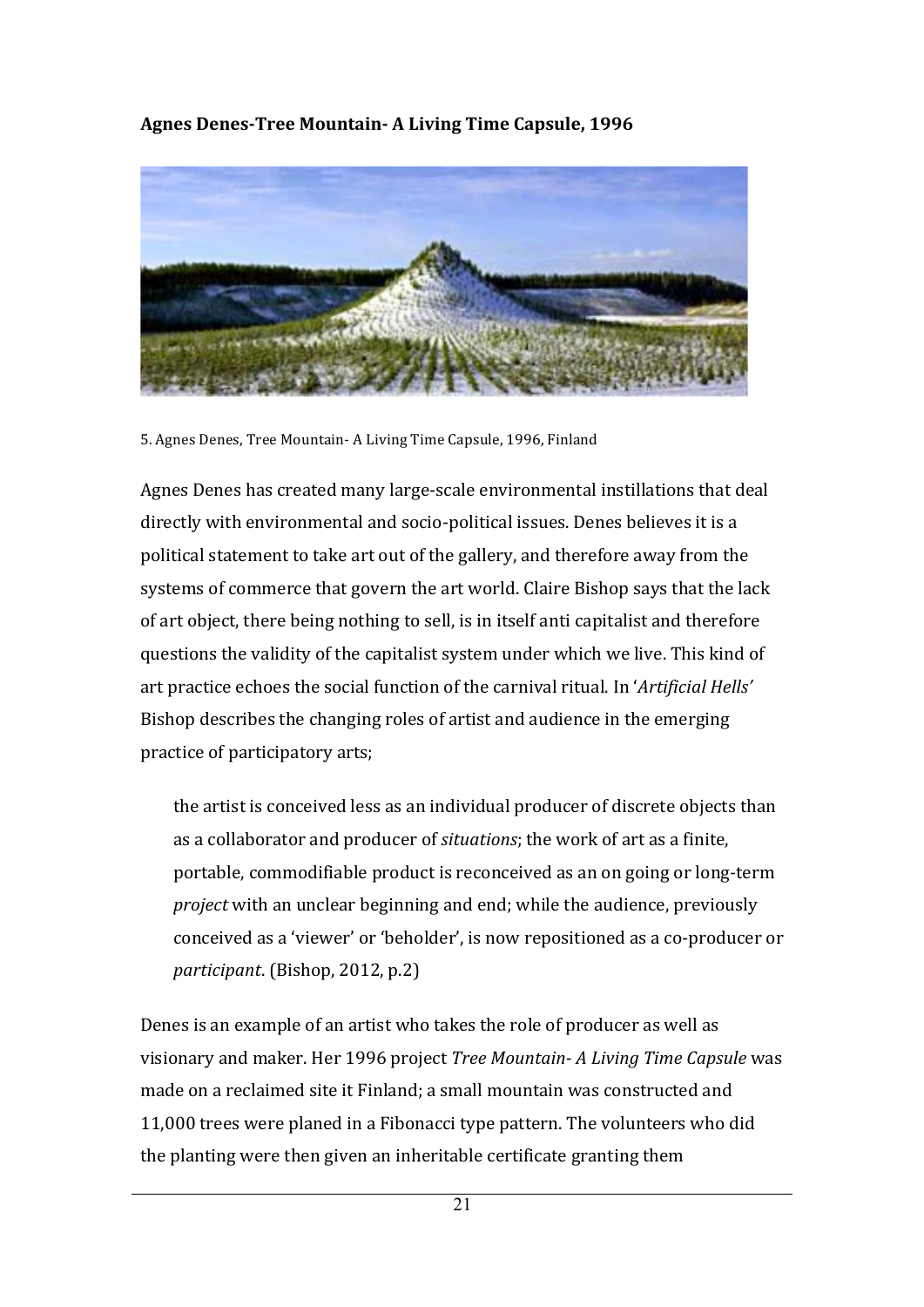stewardship of the forest. The forest is to be protected for the next four hundred years. Although Denes has hands on involvement in the planting of the forest, 11,000 volunteers from all over the world also took part, the giving of the certificates of stewardship effectively making it 'theirs'. This is an example of the artist acting as a kind of 'master of ceremonies', the mercurial midwife, through whom the process of planning and regrowth is able to take place. Like Eliasson and Nash, her trickery is to reshape the boundaries of what is 'natural'.

Her work *Tree Mountain* attempts to make us see the world anew, it proposes a new system, that of the many human and natural systems working as a whole, and to unite, or reconnect, human thinking and nature;

the human intellect pitted against and positioned with nature's intelligence not to win but to unite instinct with intellect, process with pattern, back to a state and forward to a hybrid. Unite the state of the art processes of the mind on the edge of knowledge and let it blend with nature. © Agnes Denes (From essay written in 1983)

This sentiment is reflected by environmental philosopher J. Baird Callicott in his essay La Nature est morte, vive la nature!

Nature as Other is over .... The modern picture of nature is false and its historical tenure has been pernicious. A new dynamic and systemic postmodern concept of nature, which includes rather than excludes human beings, is presently taking shape. (Callicott, 1992)

They hint at the birth of a new state of being, one in which nature and the human intellect are not opposed to each other, or undermining each other, but have evolved into a hybrid greater than the sum of its parts, striving for the same purpose. The process of individuation is hinted at here. (Denes was interested in psychology and it is highly likely that she would have been aware of Jung's alchemical ideas.)

The creation of a new landscape as a piece of work epitomises the idea of a work that you can enter and become a part of. The bodily experience may be had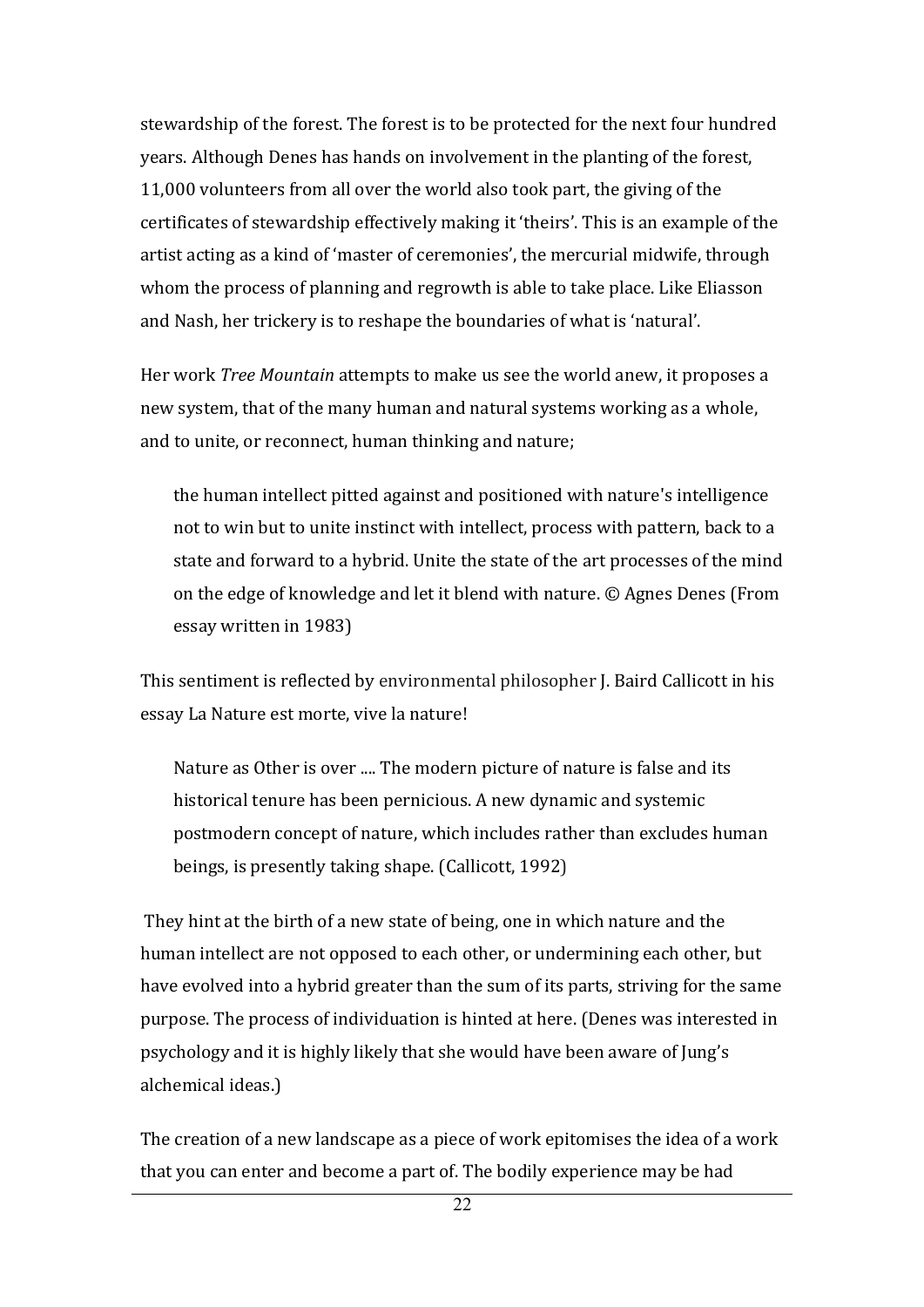through the act of planting a tree, which also creates an emotional connection, or walking through this strange forest. The entry point is ambiguous, it is neither entirely natural nor artificial, one is submerged in the liminal experience itself.

One of the reasons why these works of Denes and Nash are affective is because they are successfully recreating the old pattern identified in the myth. Made in locations far from galleries, the decision to take part begins well before the entrance to the works themselves. Someone wishing to experience them must go on a pilgrimage of sorts. Bell says; 'Van Gennep's model has also been applied to the ritual-like, even initiatory, nature of pilgrimage and some of its more recent analogs.' (Bell, 1997, p.102) Leaving the familiar, the pilgrim journeys through the unfamiliar and a state of not belonging, often encountering hardship along the way. When they arrive at the holy place they are given a gift, often of learning or insight. On their return the pilgrim find they are changed by their experience and does not fit back into their old life.

All three of these works blur the line between nature and human activity, they are moving and questioning the established boundaries, creating the unstable atmospheres that Sjon says are so important to affective artworks. They are without forgone conclusions, leaving the audience to fumble for their own interpretation, and in the process to change their minds, perhaps.

### **Conclusion**

The human relationship with nature, and how we understand that relationship has clearly changed over time. This altered relationship has resulted in individuals becoming alienated and disconnected from the natural environment and even human nature itself. Positioning nature as 'other' has supported a cultural acceptance of violence against the natural environment. The effects of this separation from our natural environment have only recently begun to be understood and experienced. As many struggle to rebuild a new, healthier relationship with 'Gaia', Latour argues that new ways must be found to change people's feelings and beliefs about nature. Ways that will support a sustainable future for the planet and for the human race.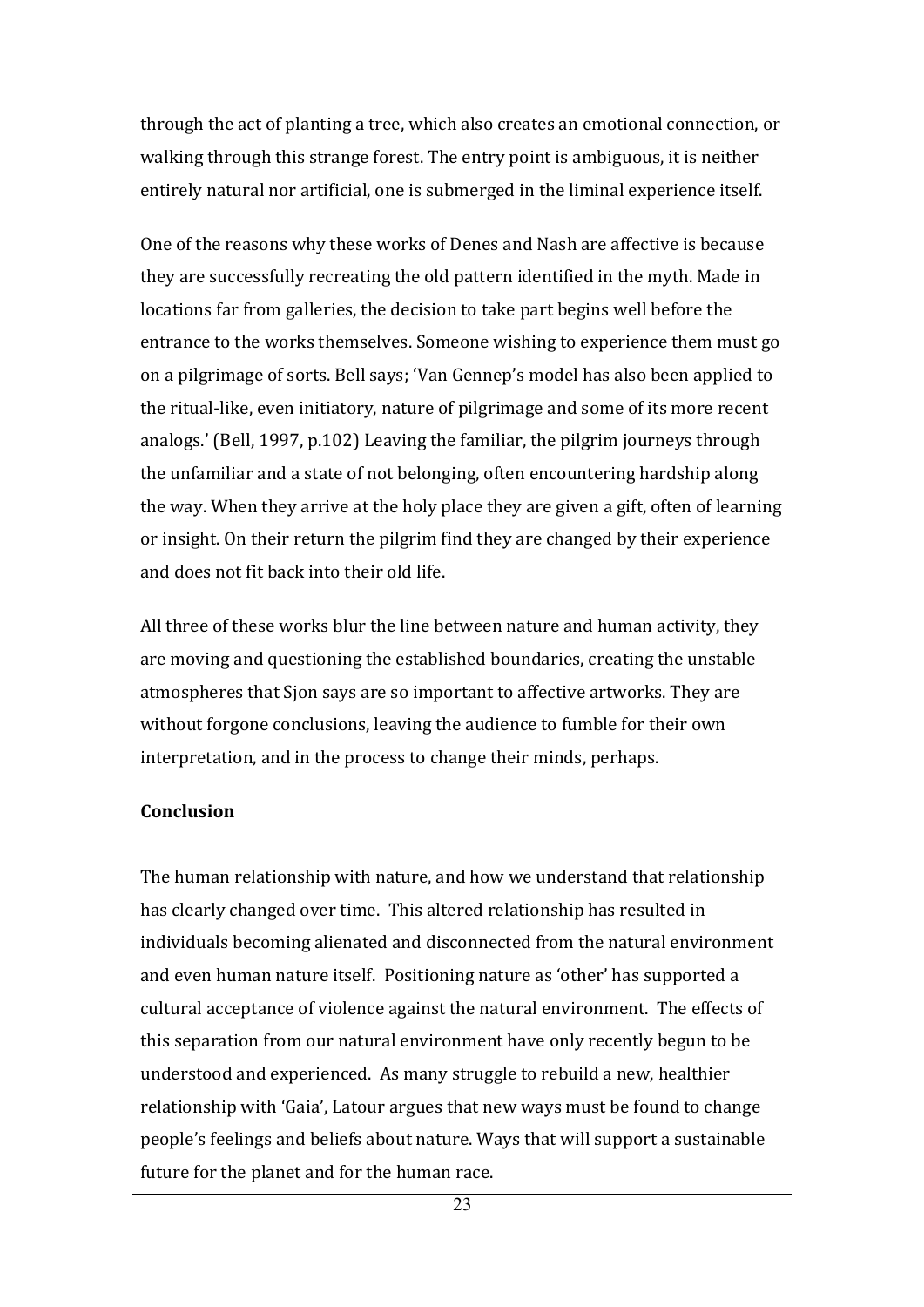Rituals are found to play a an important role in maintaining society's structures, catalysing change, giving a sense of belonging and relation to a greater purpose, and supporting individual's psychological wellbeing. There is a strong common thread between van Gennep's stages of ritual, Jung's processes of individuation and patterns found in far older myths which in turn also reflect cycles found in nature. Identifying how this ancient pattern re-emerges in different guises may reflect a deep connection with human experiences of transformation.

Physical participation in artworks finds important characteristics in common with the liminal phase in ritual. The artists discussed facilitate transformative experience by creating a very physical experience for people to engage with. My experience of Nash's Ash Dome demonstrated the importance of taking part physically, of 'experiencing' bodily, to learning and transformation. Artists can disrupt and subvert social structures, challenge cultural beliefs, create ambiguity and uncertainty. Clear examples of how artists generate transformative 'threshold' experiences through use of liminal type elements were found here through discussion of Eliasson's Riverbed, Nash's Ash Dome and Denes' Tree Mountain.

Hyde believes the spirit of the Jungian Trickster archetype is found overseeing many threshold experiences, including the practice of art. This 'disruptive *imagination'* (Hyde, 2008) helps societies to to keep re-evaluating beliefs and provides a mechanism to support wider change in society and individuals. Artists can challenge accepted norms whilst providing opportunities for people to change their views and feelings. The three examples explored here demonstrate how this has been achieved in relation to understanding human's relationship with nature.

Transitional rituals are fading from our modern culture so that threshold experiences are increasingly hard to find. Latour and Hyde may be right in saying the mercurial spirit can truly be found in the practice of art. It is therefore artists that will increasingly become relied upon to provide individuals and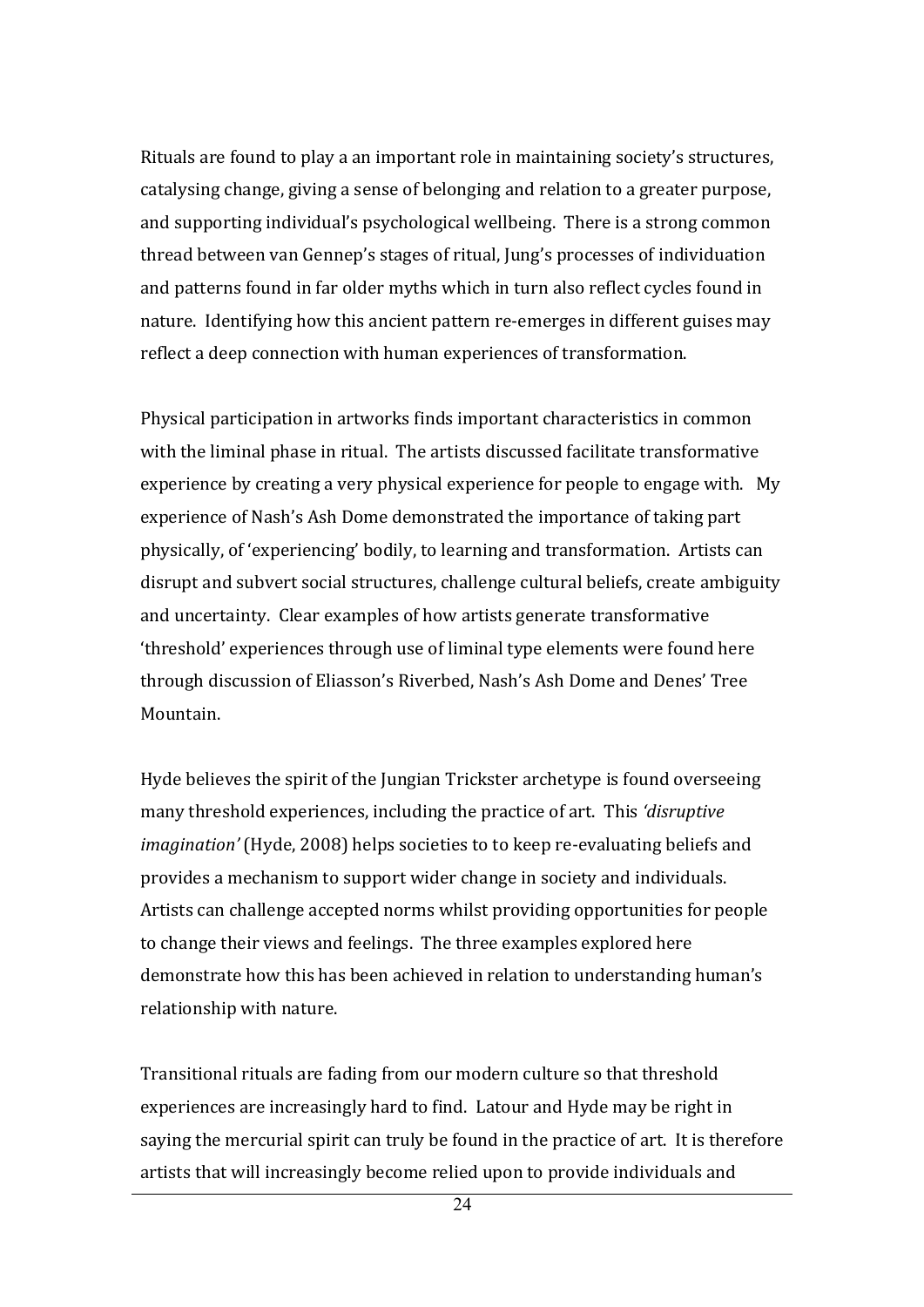groups with transformative experiences. Finally, these transformative experiences through art can transform our understanding and find a healthier, more holistic relationship with nature.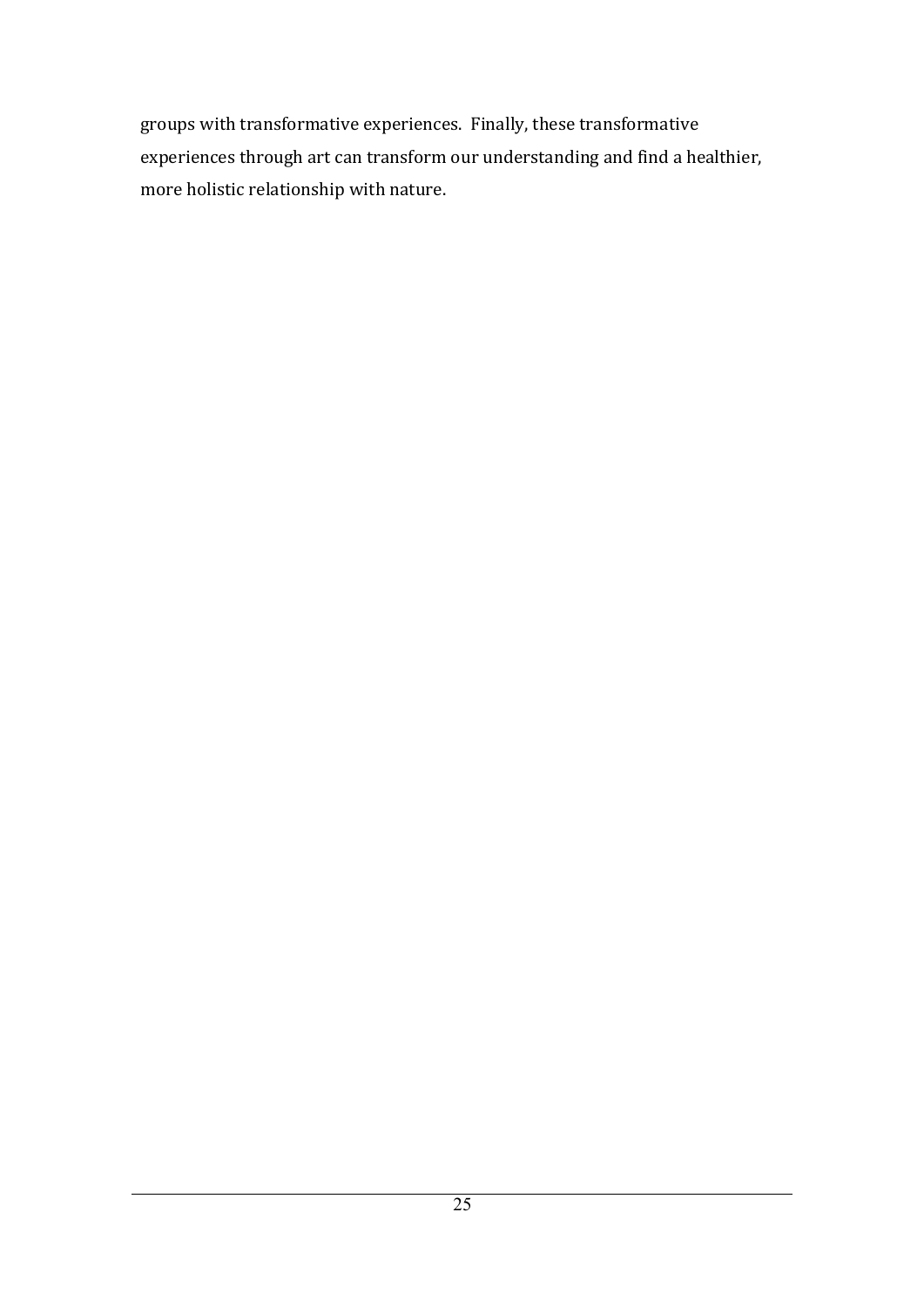# List of Images

1. John Constable, The Cornfield, 1826, National Gallery, London

- 2. Robert Smithson, Spiral Jetty, 1970, Great Salt Lake, Utah
- 3. Riverbed, Olafur Eliasson, 2014, Louisiana Museum of Modern Art, Denmark
- 4. Ash Dome, David Nash, 1977 onwards, Cae'n-y-Coed, Gwynedd, North Wales
- 5. Agnes Denes, Tree Mountain- A Living Time Capsule, 1996, Ylöjärvi, Finland

# **Bibliography**

Bell, C. (1997) Ritual: Perspectives and Dimensions. Oxford University Press.

Benjamin, W. (1982) Passagenwerk/The Arcades Project, The Belknap Press of Harvard University Press.

Bishop, C. (2012) Artificial Hells: Participatory Art and the Politics of Spectatorship. Verso Books.

Callicott, J. B., (1992) La Nature est morte, vive la nature! Hastings Center Report

Dewey, J. (1916/2009) Democracy and education: An introduction to the philosophy of education. New York: WLC Books.

Dewey, J. (1925/1958) Experience and Nature lectures. Courier Dover Publications.

Dewey, J. (1934) Art as Experience, Perigee Books.

Douglas, M. (1966) Purity and Danger: An Analysis of the Concepts of Pollution and Taboo. Routledge

Van Gennep, A. (1909) Rites De Passage. Chicago: University of Chicago Press.

Hiller, S. (1991)The Myth of Primitivism. Routledge.

Hyde, L. (2008) Trickster Makes This World: How Disruptive Imagination Creates Culture. Canongate.

Jung, C.G. (1921) *Psychological Types*. Collected Works, vol. 6

Latour, B. (2011) Waiting for Gaia. Composing the common world through arts and politics. Lecture at the French Institute, London.

Leopold, A. (1949) A Sand Country Almanac, Oxford University Press Inc